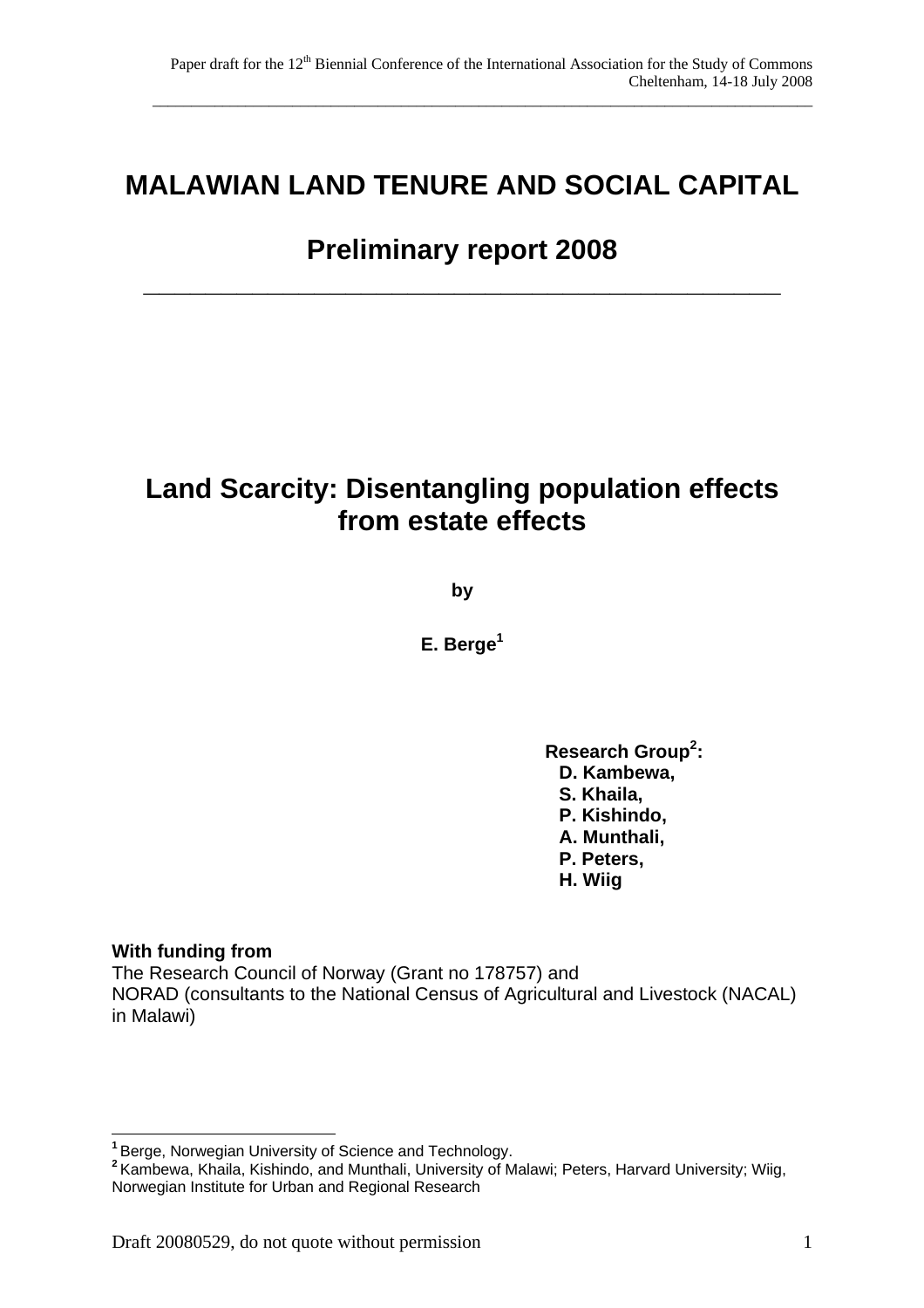# **MALAWIAN LAND TENURE AND SOCIAL CAPITAL<sup>3</sup> Preliminary report 2008**

# **Land Scarcity: Disentangling population effects from estate effects**

**\_\_\_\_\_\_\_\_\_\_\_\_\_\_\_\_\_\_\_\_\_\_\_\_\_\_\_\_\_\_\_\_\_\_\_\_\_\_\_\_\_\_\_\_\_\_\_\_\_\_\_\_\_\_\_\_\_\_\_\_\_\_\_** 

**by E. Berge,<sup>4</sup> Research Group5 : D. Kambewa, S. Khaila, P. Kishindo, A. Munthali, P. Peters, H. Wiig** 

#### **Abstract**

Increasing land scarcity has multiple impacts. It leads to increasing value of land and in some places to increasing rentals and sales. It leads to disputes about inheritance within families. It leads to increasing difficulties for the customary system of land reallocation as some people, perceiving the value of their land, want to hold on to the land they have inherited, and others want to gain access to more land through rentals and sales.

Two very different processes contribute to the current distribution of scarcity across Malawi. One was the expansion of leasehold estates, though a moratorium was placed on that in the 1990s. The other is the population growth through immigration and innate growth. A new influence derives from the pending land reform policy.

How people react to land scarcity and adapt to its presence may depend on what they see as the main cause of it. The paper will by means of the rich material collected by the MLTSC and NACAL projects explore if it is possible to distinguish the impacts of the two kinds of processes in the kinds of problems experienced by farmers using land under customary tenure.

#### **Key words**

 $\overline{a}$ 

Land scarcity, land values, security of tenure, customary land tenure

#### **Contact information**

Professor Erling Berge Department of Sociology and Political Science, NTNU, N-7491 Trondheim, Norway

For the period August 2008 to August 2009: Erling Berge, Soeraasveien 28, NO-1430 Aas, Norway.

e-mail: <Erling.Berge@svt.ntnu.no> homepage: <http://www.sv.ntnu.no/iss/Erling.Berge/> tel: +47 90653509 (mobile)

**<sup>3</sup>**Funding: The Research Council of Norway (Grant no 178757) and NORAD (consultants to the National Census of Agricultural and Livestock (NACAL) in Malawi)

**<sup>4</sup>**Berge, Norwegian University of Science and Technology

**<sup>5</sup>**Kambewa, Khaila, Kishindo, and Munthali, University of Malawi; Peters, Harvard University; Wiig, Norwegian Institute for Urban and Regional Research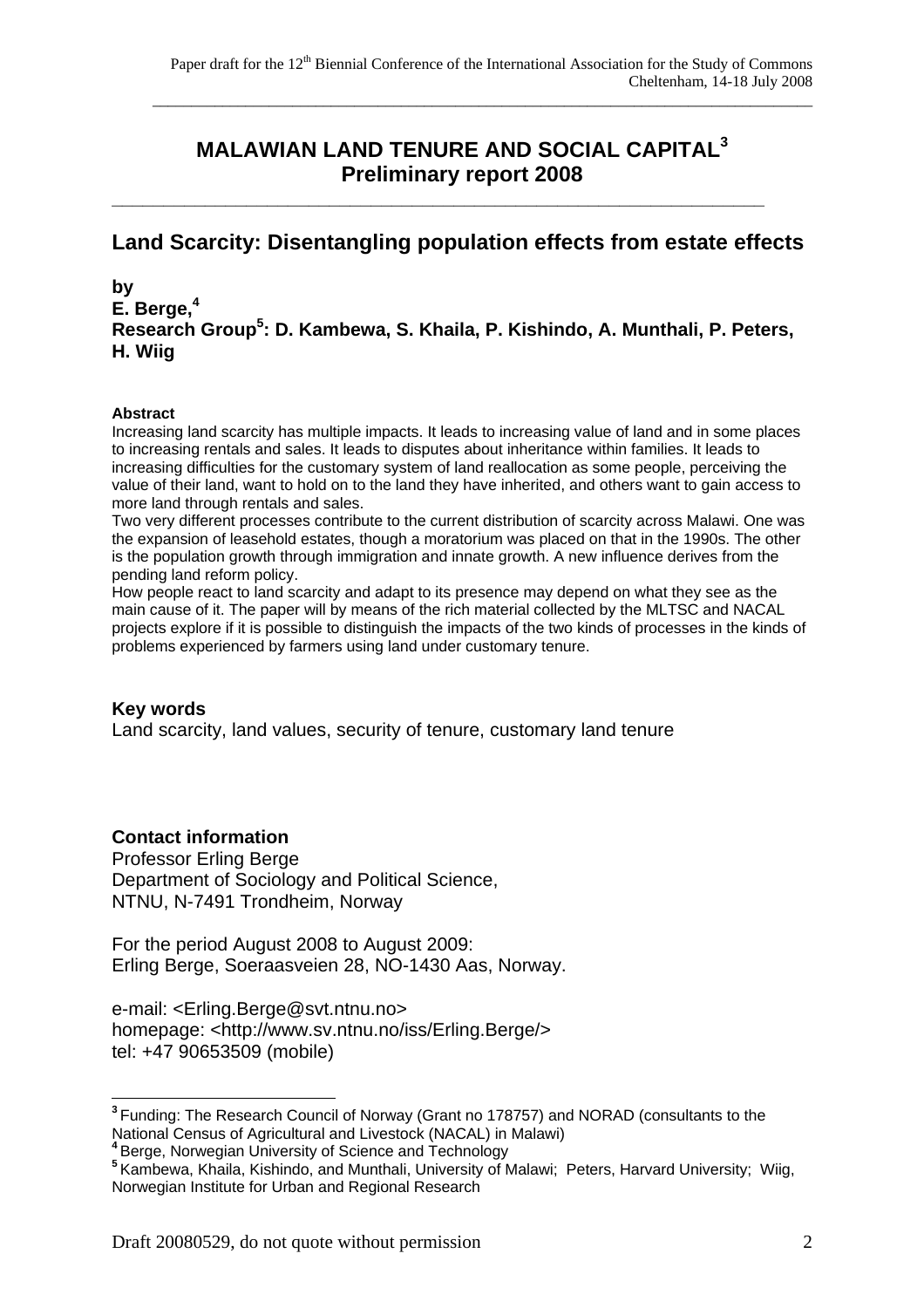# **Land Scarcity: Disentangling population effects from estate effects**

#### **by**

**E. Berge,<sup>6</sup>**

# **Research Group7 : D. Kambewa, S. Khaila, P. Kishindo, A. Munthali, P. Peters, H. Wiig**

# **Introduction**

The basic idea guiding the discussion in this paper is that land scarcity is the ultimate force behind individualisation of land ownership. It is recognized that scarcity is not a fixed ratio of people to land, but depends on soil qualities, water supply and technology available. It is also assumed that the force of land scarcity works across generations to change a way of thinking about land and land tenure. But scarcity in itself may set on within one generation. With growth rates of say between 2% and 3.5%, the population will double every 35 to 20 years, other things being equal.

In an empirical investigation Malawi is a good case because of three particular features:

- There is a clear gradient in land scarcity from south to north. In 1998 there were 146 persons per square kilometre in the Southern Region while there were 46 in the Northern Region. This will to a large extent control for the availability of technology and to some degree for availability of water. Type of land and maybe the quality of the soil may have to enter into the consideration.
- It will be assumed that historically speaking land scarcity is rather recent. It in the long history of the Chewa in Malawi it is assumed that land scarcity is beginning to be felt only after the British Protectorate was declared and as a significant force of social change maybe only after independence.
- Between land scarcity and individualisation many factors also intervene and have to be controlled for. Malawi affords control for the possible confounding effect of factors such as system of land devolution. Both patrilineal and matrilineal inheritance of land is present in significant groups of the population. Another confounding factor is access to markets. The data available allows control for this.
- The confounding effect of estate agriculture may the most difficult to handle. The estates remove land from the ordinary small-scale agriculture. The experience of land scarcity is felt immediately. But the estates also provides work and incomes so that it is possible to survive on less land.

Land scarcity will be measured as persons per unit of an area. After technology, investments in land, and the societal division of labour have been accounted for, the hypothesis is that increasing scarcity will be followed by an increasing pressure towards limiting the number of people able to inherit the land, an increasing pressure on marginal groups to move out of a settlement, and an increasing inequality in power and control of land usage.

 $\overline{a}$ <sup>6</sup> Berge, Norwegian University of Science and Technology

**<sup>7</sup>**Kambewa, Khaila, Kishindo, and Munthali, University of Malawi; Peters, Harvard University; Wiig, Norwegian Institute for Urban and Regional Research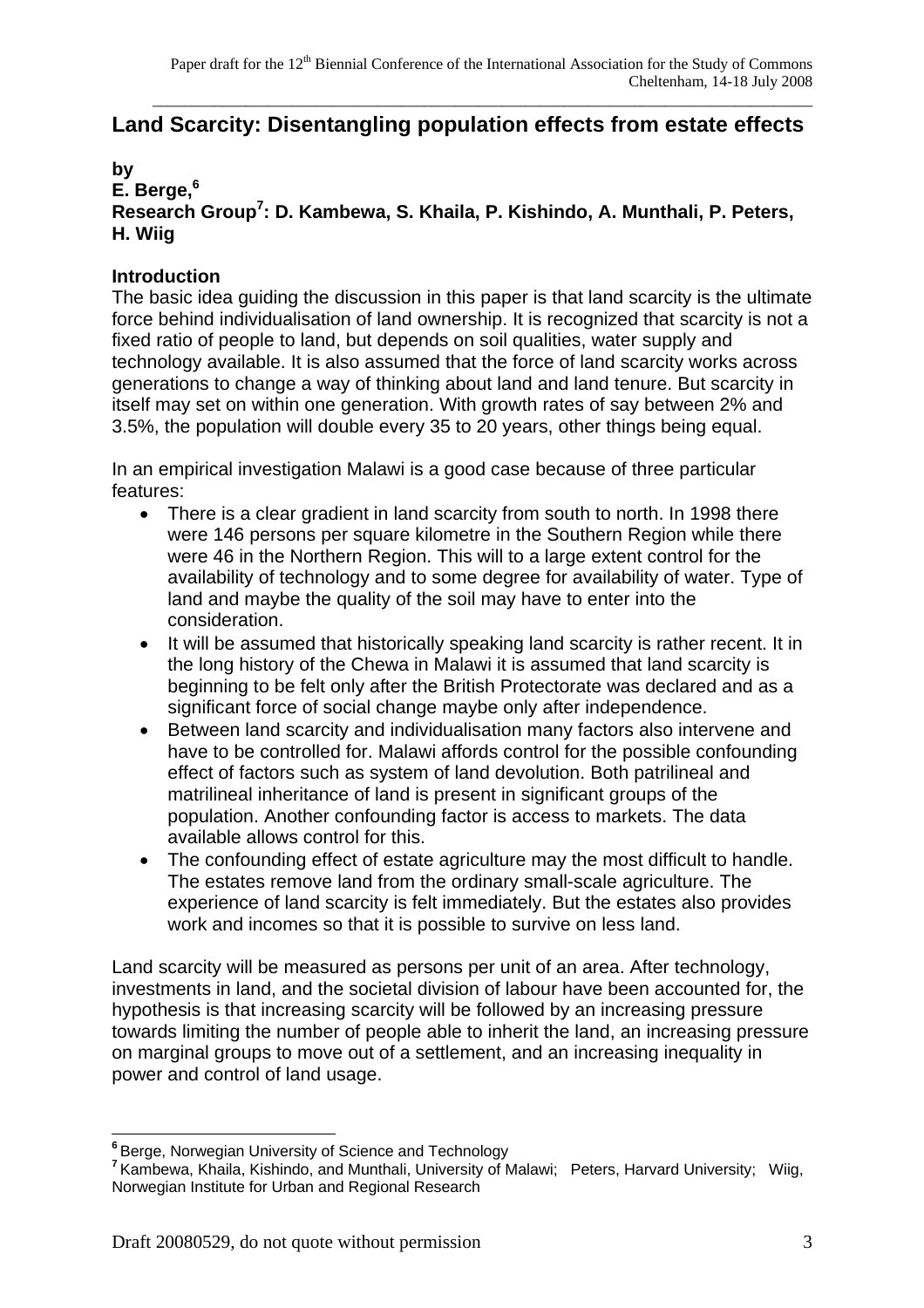Unfortunately for this paper, the data from Malawi's National Census of Agriculture and Livestock from 2007 is not yet accessible for study. This means we have to confine the discussion here to theoretical possibilities and observations from in dept interviews obtained during fieldwork June-August 2007 in 18 villages systematically selected from the North, Central, and South Region.

### **Land scarcity**

Land scarcity has two components: the available land area and the number of people. The total land surface of Malawi is usually given as 9.42 mill ha. In 1965 some 8 mill ha was classified as customary land, meaning that it was available for traditional agricultural production. Of course, not all of it is suitable for agriculture since it comprises forest and mountain areas not suitable for agriculture. Between 1965 and 2000 the class of customary land was reduced to ca 7 mill ha. In 2002 the government (Malawi 2002) estimated that about 6.5 mill ha was available for smallholder agriculture as customary land.

#### **Distribution of land in Malawi in 2002**

|                                             | Million ha | %   |
|---------------------------------------------|------------|-----|
| Parks, Forest, Game Reserves                |            | 18  |
| <b>Estate Lands</b>                         |            | 13  |
| Available for smallholders (customary land) | 6.5        | 69  |
| Total land area                             | 9.4        | 100 |

In 1967 the population was about 4 million people. Twenty years later, in 1987 it was about doubled, some 8 million people. In 1998 there were close to 10 million people and in 2008 it is estimated to be about 14 million. Internally in Malawi the population growth was uneven. In the period 1980-2000 the Southern Region grew relatively less than the Central and Northern regions. In 1998 the population was distributed with 12% in the Northern Region, 41% in the Central Region and 47% in the Southern Region. The population densities developed as follows.

## **Population density (persons per sq. km)**

|                       | 1977 | 1987 | 1998 |
|-----------------------|------|------|------|
| Northern Region       | 24   | 34   | 46   |
| <b>Central Region</b> | 60   | 87   | 114  |
| Southern Region       | 87   | 125  | 146  |
| <b>Malawi</b>         | 59   | 85   | 105  |

Source: Malawi in Figures 2007, Zomba: National Statistical Office

Between the mid 60s and 2000 the population more than doubled while the land area available for traditional agriculture shrank by more than 10%. The transfer of land out of customary control was not the same in all regions and did not affect traditional agriculture quite as much as the figure alone might suggest. Much of the land taken out of customary control was forest and mountain land reclassified as forest reserves and national parks, but much was also transferred to commercial agriculture. The transfer to commercial agriculture was done by government, reclassifying customary land as public land, and then leasing it to entrepreneurs. Around 1990 a moratorium was placed on this practice. It is not apparent from the available statistics exactly how much land was transferred to the estate sector in this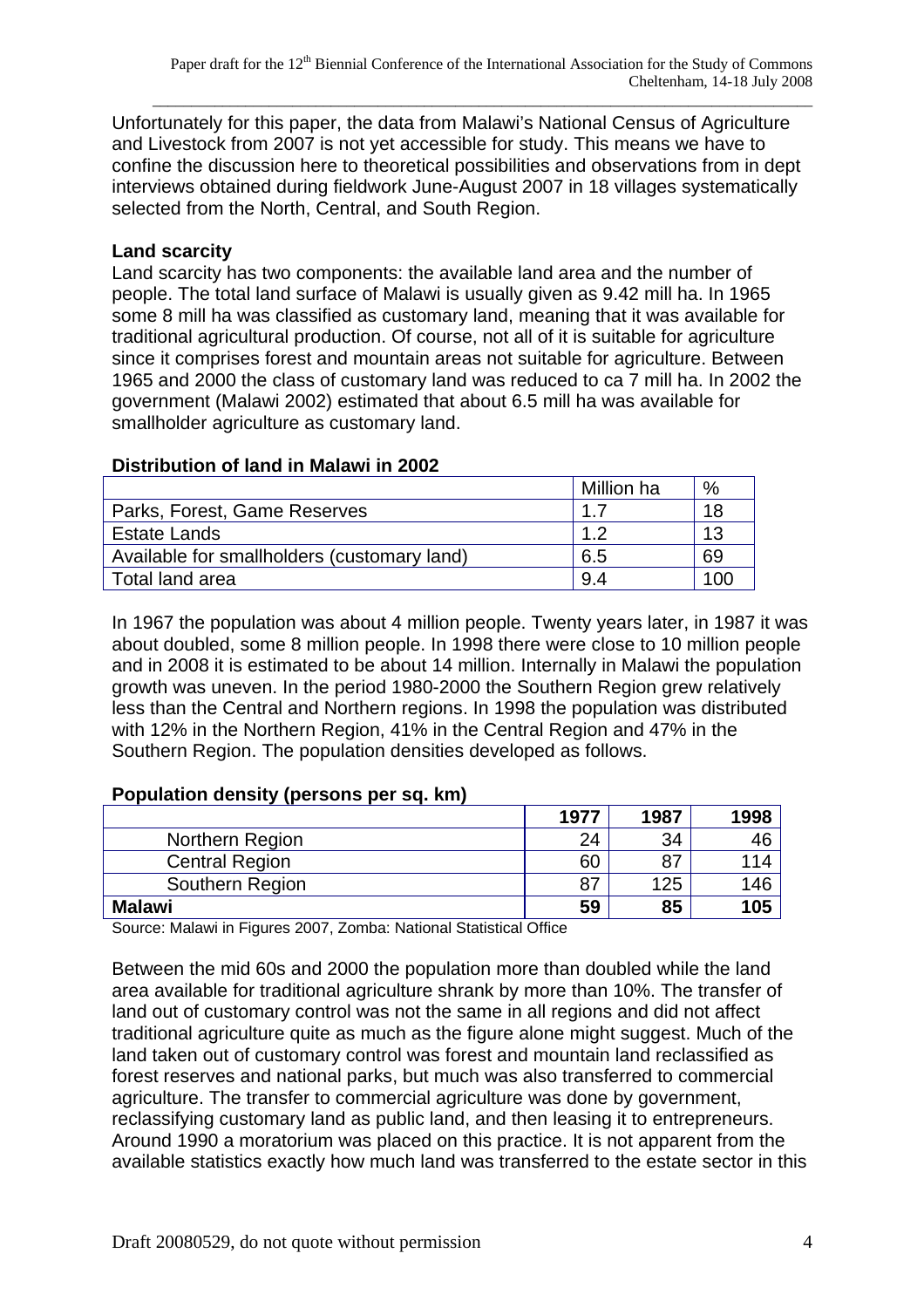way or where it was located. But a large part of it may have occurred in the central region.

Depending on the technology available for food production and the size of the available surface per capita, people will judge the severity of scarcity. The most significant technological development in this period is the introduction of mineral fertilizer. The introduction of high yielding hybrids of maize boosted production enormously. Since the high yield depends on supply of both water and fertilizer, a key factor to watch would be usage of fertilizer. But the role of the hybrid maize and fertilizer in forcing or retarding a cultural adaptation to land scarcity is difficult to judge. The distribution of the inputs is not a simple task and has over time been neither consistent nor seen as equitable ${}^{8}$ . One consequence of an increasing use of fertilizer would be an increasing dependency on government and NGOs for the supply of fertilizer. The cost of fertilizer for most ordinary farm households would be too high for sufficient supply even with some subsidy from the government, and this will increasingly be the case as population grows. The subsidization of fertilizer helps. It postpones the humanitarian crisis of too little land, and affords people some time to adjust their thinking to scarcity, maybe as much as would have been obtained by slower population growth.

An index of land scarcity sums up, and confounds the effects of these three long term trends: population growth, land transfer out of customary cultivation, and availability of fertilizer. There is no doubt that the political system affects these three to a variable degree. Supply of fertilizer has been, and is, subject to controversy, and has fluctuated from year to year. Transfer of land to commercial agriculture was at a high level for a period during the 70ies but has now stopped, and to some extent the trend has been reversed by resettlement schemes on failed estate lands and some local repossession of vacant estate lands. Population growth has come down a bit, but still the population will double every 30-40 years or so if growth continues as before. The impact of HIV/AIDS on population growth is uncertain and the incidence is also uneven across the country. Malaria and malnutrition are probably of more importance. But good cause of death statistics is not available. The upshot of this, however, is that improvements in health and nutrition can only boost population growt and increase the pressure from scarcity.

The reason for focusing on land scarcity in this paper, however, is neither population policies, nor land policies. The reason lies in a desire to understand how ideas about land tenure and popular ways of thinking about land are affected by increasing levels of land scarcity. In all agricultural societies the availability of land for food production for the household, and the availability of land for the children as they grow up, are primary issues<sup>9</sup>. But the form and strength of this worry is contingent on past experiences. A constant and accustomed level of insecurity has less impact than the

 $\overline{a}$ **<sup>8</sup>**One well-crafted effort was called the Starter Pack program. It provided the best technical 'package' adapted through intensive research projects in the country (funded by Rockefeller) to specific areas. It has been assumed that it would -- if maintained over a long enough period – manage to push people over a kind of threshold so they could avoid the vicious cycle many are now in. For more see Levy (Levy 2005)

**<sup>9</sup>**Macfarlane (1998, in Hann 1998) notes, in discussing the anomalous developments of England and Japan, "In most civilizations, including China, India, and countries under Roman law, the first call on land is the next generation, the blood line." (p120) .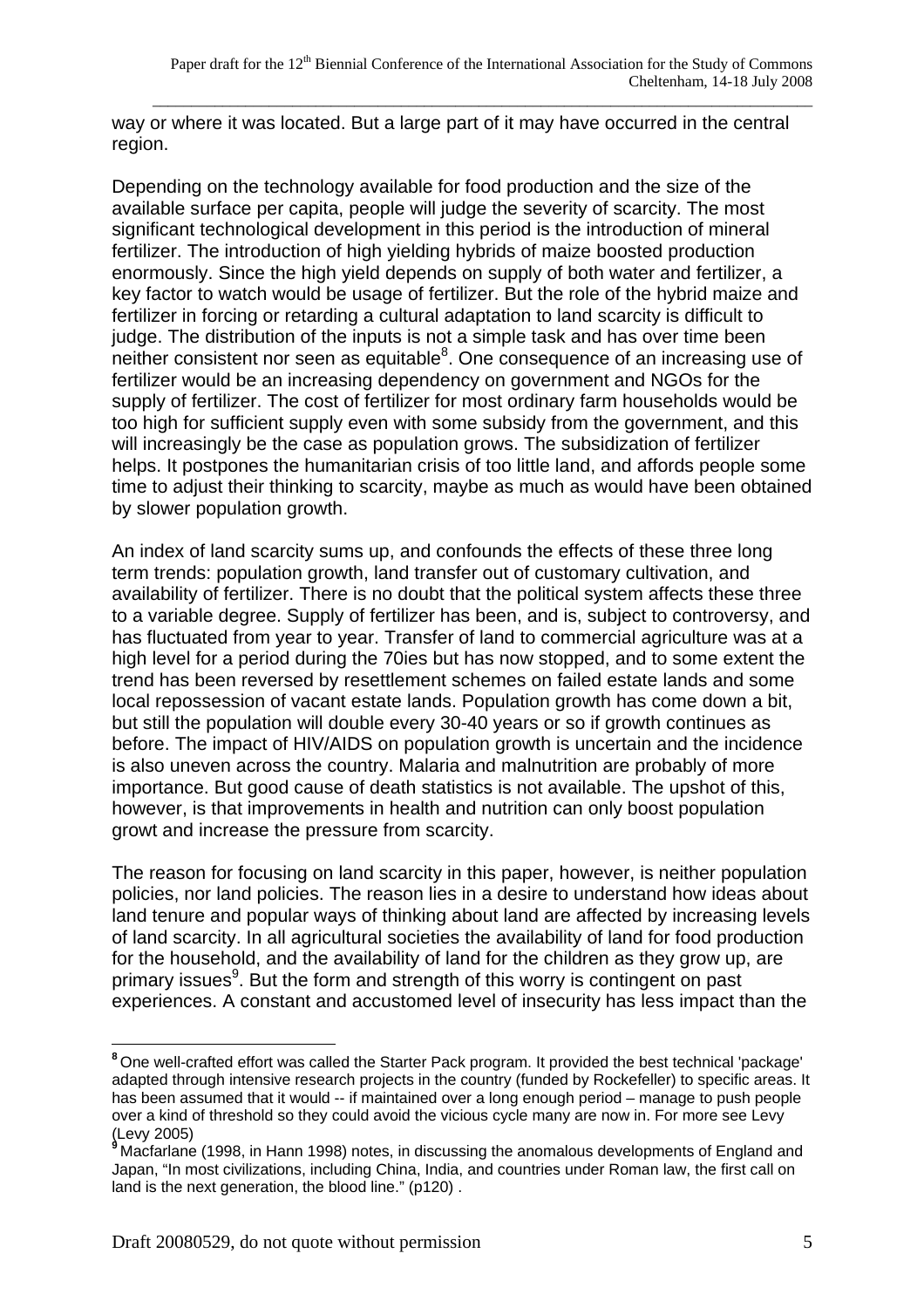experience of an increasing level of insecurity. Thus increasing levels of land scarcity will be taken as in indicator of increasing levels of insecurity. This means that we ideally have to compare current levels to levels of scarcity from some 1-2 generations (20-50) years ago.

In a recent study by Potts (2006) we find population densities for the 6 district where we collected in dept interviews on land tenure during the dry season of 2007. The gradient from south to north, and from near urban to far from urban districts, is very clear (Chiradzulu is closer to Blantyre than Phalombe, Dowa is closer to Lilongwe than Kasungu, and Mzimba is closer to Mzuzu than Rumphi). The distance from urban centres is important as control for the access to markets. Access to markets is maybe the most important way fo escaping from land scarcity. By finding supplementary jobs or occasional jobs, or by taking education and finding employment in the formal sector, people can supplement their own production with money income.

#### **Table 1**

Malawi: population density by district, 1977, 1987 and 1998 (people/sq. km).

|                        | 1977 | 1987 | 1998 |
|------------------------|------|------|------|
| <b>Malawi</b>          | 59   | 85   | 105  |
| <b>Northern Region</b> | 24   | 34   | 46   |
| Rumphi                 | 11   | 20   | 27   |
| Mzimba                 | 29   | 42   | 59   |
| <b>Central Region</b>  | 60   | 87   | 114  |
| Kasungu                | 25   | 41   | 61   |
| Dowa                   | 81   | 106  | 135  |
| <b>Southern Region</b> | 87   | 125  | 146  |
| Chiradzulu             | 230  | 275  | 308  |
| Phalombe <sup>10</sup> | 122  | 156  | 166  |
|                        |      |      |      |

Source: Potts (2006)

## **Language and understanding**

Elias (1991) argues that language, thinking, and knowing are three sides to the same issue. They cannot be separated. Hann (1998) raises in several ways the problem of translating indigenous property rights concepts to English. In Malawi we meet the problem of translation in two ways. First we meet it in coming to understand the thinking that is embedded in the local language, Chichewa and related languages<sup>11</sup>. Second we need to understand the distortions introduced by application of the English legal language to describe land tenure relations for example in customary law (Ibik 1970, 1971).

 $\overline{a}$ **<sup>10</sup>**When Phalombe was created out of Mulanje, boundaries adjustments had to be made to areas under the jurisdiction of the TAs in what became the new district boundaries. Jurisdiction of TAs does not extend beyond boundaries. Whenever a new TA is created boundaries are adjusted and the new area of jurisdiction specified. Thus when the Mwase chieftaincy in Kasungu was revived Kaomba and<br>Lukwa found themselves losing land to him. (Paul A. K. Kishindo, personal communication). <sup>11</sup> The maior languages of Malawi are Chichewa/Chinyanja, Chiyao, Chisena, Chitonga, and Chitumbuka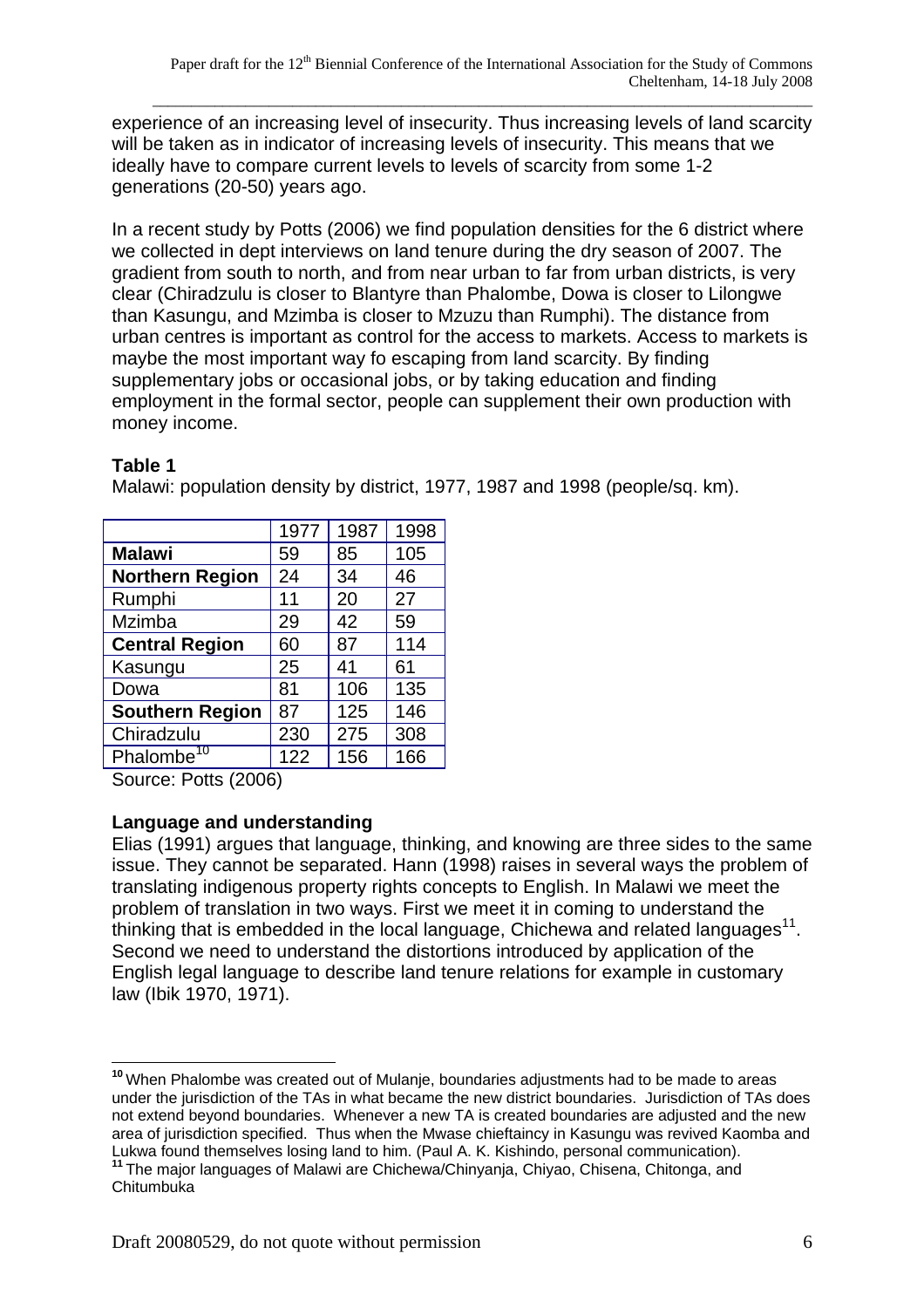There is no obvious solution to this problem of translation. As far as Elias is correct, that knowledge and understanding is identical to the language as used, translating would require a meta-language encompassing both English and Chichewa. Another suggestion by Elias may provide a partial solution. He suggests that languages, or rather ideas and concepts embodied in a language, varies in reality-congruence. This reality congruence can be applied both to the material reality of things and to the institutional reality of social power (Searle 1995). The fact that the language of formal institutional power in Malawi basically is English is of course important, but the idea of reality-congruence goes deeper. The important characteristic of a language is ability to impart understanding of a dynamic reality in ways that makes the community (not the individual, but the language community) able to orient itself and adapt to the dynamics in and of an environment. For land tenure in Malawi today this means that the language for example must be able to describe land scarcity in ways that makes people able to adapt to this scarcity. As part of the legal language such a description also need to be flexible enough to deliver a reasonable level of justice.

An investigation of Chichewa and its ability to deliver an adequate description of land scarcity remains to be done. Provisionally we shall continue using the English language approximations. In this we include a stylized reading of Malawian history.

#### **Emotional foundation for reorientation to scarcity**

Without spending time, at this moment, to argue the case, it is assumed that in the hierarchy of motives two worries will dominate:

- People worry about supply of food, and more for the near future than the more distant.
- Parents worry about the future of their children.

If food supply is perceived to be threatened some action will follow. If opportunities for improving on the prospects of children appear, they will be taken.

## **Consequences of scarcity**

As the belief in readily available lands disappears the worry about sufficient lands for current and future food supply will lead to some kind of action in the hope of adapting to the new realities. The action chosen will depend on the perceived causes. As discussed above 3 causes are obviously present.

- Land transferred to public land/ estate agriculture
- Missing or variable supply of subsidised fertilizer
- Population growth

Where people have seen land being transferred to public land, the experience of scarcity will increase the temptation to encroach on the lost land as well as political action to regain legitimate access to it.

Supply of and pricing of fertilizer is a political issue high on the agenda. Successful supply of fertilizer will postpone the impacts of land scarcity on land tenure and fluctuations in rains and soil fertility may mask it. But ultimately, at best, fertilizer will shift the threshold where scarcity comes to be seen as a serious problem. But such a shift may be crucial in a process of adaptation. While the uniform population growth will shift the situation from enough land to insufficient land in one generation, supply of fertilizer and other types of technology like irrigation will buy time to adapt to the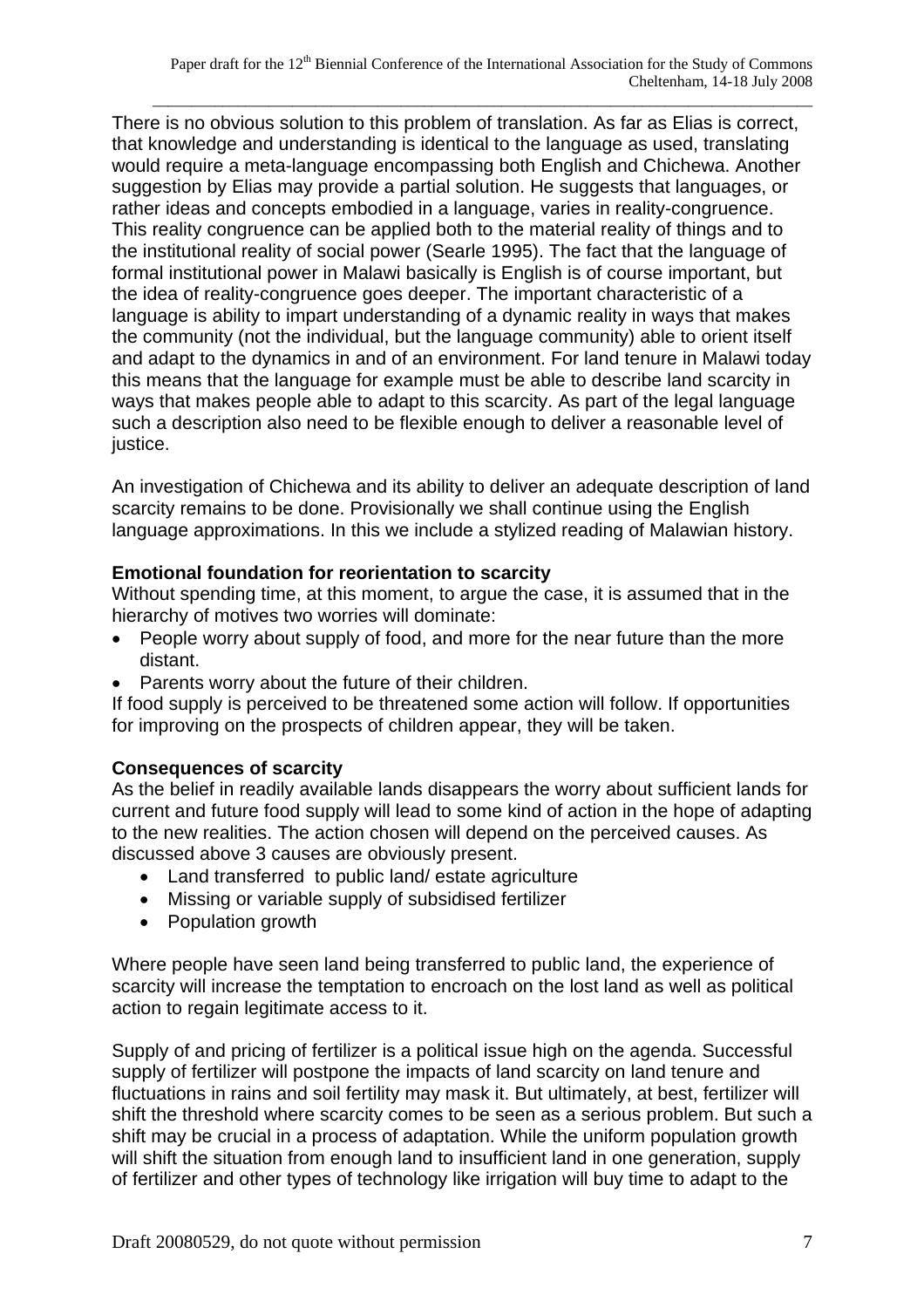scarcity situation. One powerful factor her may be the demonstration provided by variations in fertility and mortality. Population growth may be difficult to observe by individuals. But the differences between households with many children and households with few are easily seen.

The pressure due to population growth will be felt most strongly in households with many children and in "villages"<sup>12</sup> with no more vacant land for new households. Households with few children will not feel the pressure to the same degree. But they may in a more conflict prone environment be vulnerable to pressure from households with more manpower appealing to old practices of abandoning "surplus" land to those needing it. The actions chosen by those who feel the scarcity may include both increased application of fertilizer, buying, renting, and lending in of extra land, as well as encroaching on public land. Those who do not feel the pressure on the personal level will still react to those who do feel the pressure, and would be expected to look for remedies to defend their current holdings.

One must expect to see redefinitions, or reinterpretations, of the group that may inherit the land that people currently possess<sup>13</sup>. Some may want to make the group that can inherit smaller and more focused on direct descendants, others – those with large households – may emphasis the old rules about redistribution of land. While some will downplay a duty to provide land for nephews or nieces compared to the duty to provide land for own children, others will look for vulnerable people that can be forced off their land.

At the village level land scarcity may be expected to affect public opinion on the issue of "newcomers" or people that in other ways can be defined as marginal and with little social power. A reinterpretation of their tenure relations and efforts to force them to abandon their lands may increase. The increasing level of conflicts between households and between lineages will, other things being equal, be expected to lead to less trust in fellow villagers.

## **Relative abundance and conflict resolution**

The variable but ultimately inexorable decline in available land per capita has its history in relation to population growth, technology, production system, and political system. That story has to be investigated elsewhere. In this context, looking for how a way of thinking about land tenure develops, let us just note that the significance of land scarcity foremost is a relative phenomenon. In the development of a way of thinking it is important to see that the significance of land abundance is not that land is without exchange value or that all lands are equally valuable, but in the exit option it provides. If the community grows too big or if there appears a political rift, a section

 $\overline{a}$ **<sup>12</sup>** The quotes around village is there to signal that when we translate the local languages as village we are shifting our mind frame from the Malawian one of lineage/ family settlement to our European one of small population agglomerations. This will, particularly in land tenure matters, bias our perceptions. Where a Malawian villager see family/ linage lands, a European will see community land. The problem of "ownership" rights will correspondingly seem different. The question of loyalty to commands from your village leader uncle or grandfather will seem a bit different from the loyalty to a similar command from an elected mayor. And the question of authority, loyalty, and trust is at the core of a host of questions in economic development, not only security of tenure. **<sup>13</sup>** This was rather apparent in many interviews in the Central Region. The ideas about inheritance

was not consistent with tradition and displayed a clear preference for own children of both sexes to inherit.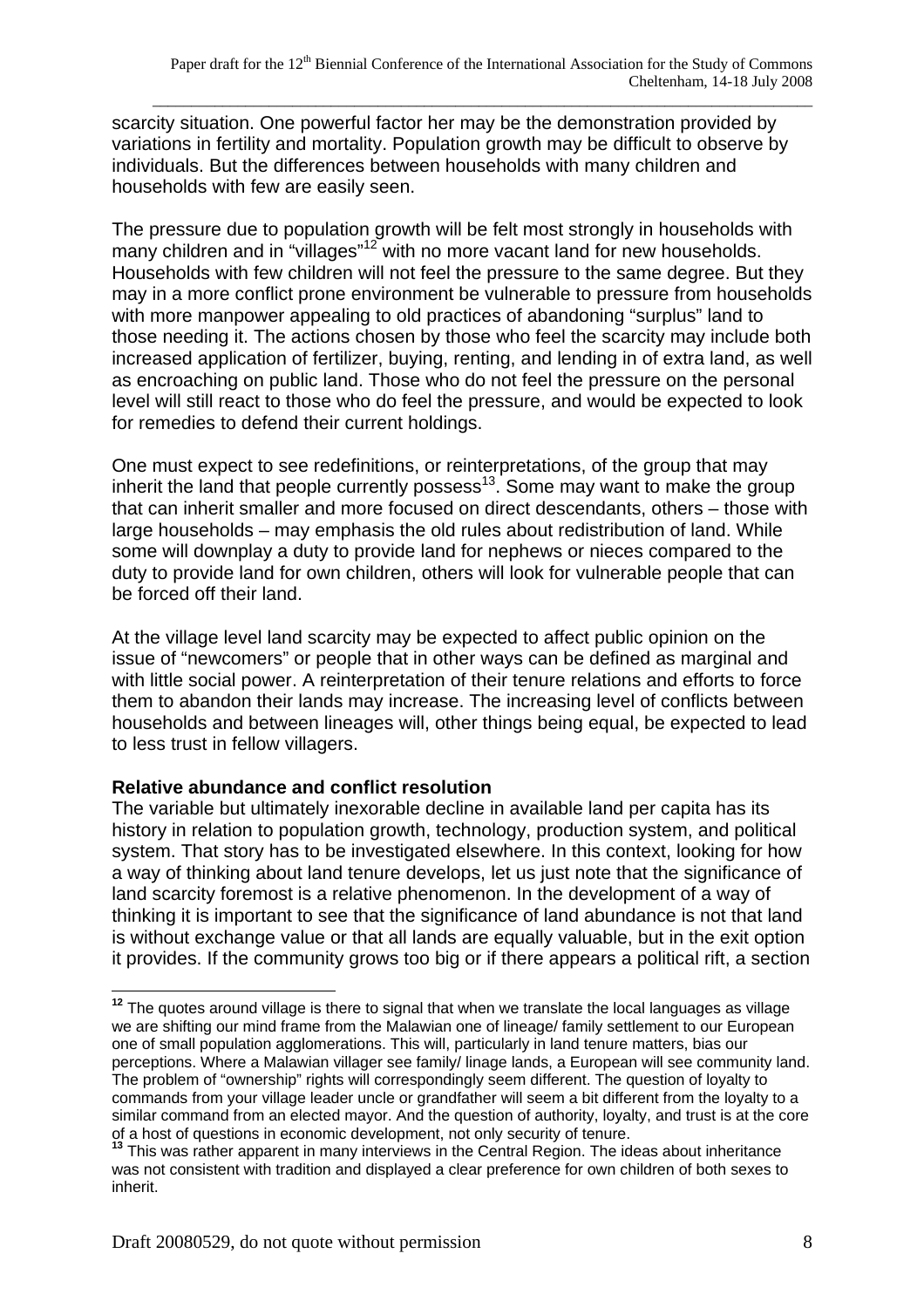of the established community may move to virgin lands and start a new settlement. In local disputes the impetus is not to find a compromise that all parts can live with, it is to win. The way of least resistance for the loosing faction will be to either submit or secede<sup>14</sup>. One possible implication of relative land abundance is thus that cultural / institutional mechanisms for solving collective action problems would be undeveloped or weakly developed. Large-scale collective action, such as building large-scale states, would in such circumstances require particular leadership skills and charismatic powers.

# **From abundance to scarcity**

The European way of thinking about land has for more than a millennium adapted first to land scarcity then to industrial production based on an extensive division of labour<sup>15</sup>. The cultural legacy of Malawian land institutions, the ways of thinking about land among for example the Chewa, and how they relate to land, is not well documented<sup>16</sup>. Hence, here it is just assumed without much argument that since late  $19<sup>th</sup>$  century an increasing number has felt the reality of scarcity and that today we are at the beginning of a cultural shift from abundance being taken for granted to scarcity being taken for granted. Therefore the approach taken here will have to start from more general observations on land tenure and customary law in African countries as well as more general observations on customary law.

A basic fact is that in the last decades of the  $19<sup>th</sup>$  century Malawian peoples met with European thinking about land and land tenure on a fairly massive scale by for example the rapid growth of estate agriculture and the concomitant colonial administration. The two ways of thinking about land cannot have been compatible. But compared to many other parts of Africa the pressure for change seems to have been less due to the indirect rule approach of the British Protectorate. It is the assumption that Malawi now one hundred years later is at a crucial point in this process, maybe close to the turning point and that we can study this shift in thinking by both the urban-rural dimension and the north-south dimension.

## **Power and land control**

According to Sahlins (1972:92-93) the power relations of "the two systems of property work differently. In one system, the chieftainship system, a right to things is realized through a hold on persons. In the other system, the bourgeois property system, a hold on persons is realized through a right to things."

- **Chiefly "ownership"** means control of producers, which indirectly provides control of means of production and product.
- **Bourgeois "ownership"** means control of means of production and product, which indirectly provides control of producers.

 $\overline{a}$ <sup>14</sup> Relocations have both push factors and pull factors. The push is often too little land where a family or lineage lives for the moment. This may initiate a search. Finding a Chief with sufficient land and willingness to grant them land will then pull them into a particular location. We heard stories of "villages" that had relocated several times during the last 3-4 generations.

**<sup>15</sup>**Good starting points for a discussion of this might be Berman (1983), Macpherson (1962), or Macfarlane in Hann (1998).

**<sup>16</sup>**This conclusion, however, is not based on extensive research. Starting points have been the Saidi commission's report (Saidi 1999; Misisha 1999), and Ibik's investigations of customary law (Ibik 1971). It is an impression that has accumulated. Also see (Kishindo 1993, 2006) and (Peters 1997, 2004, 2006).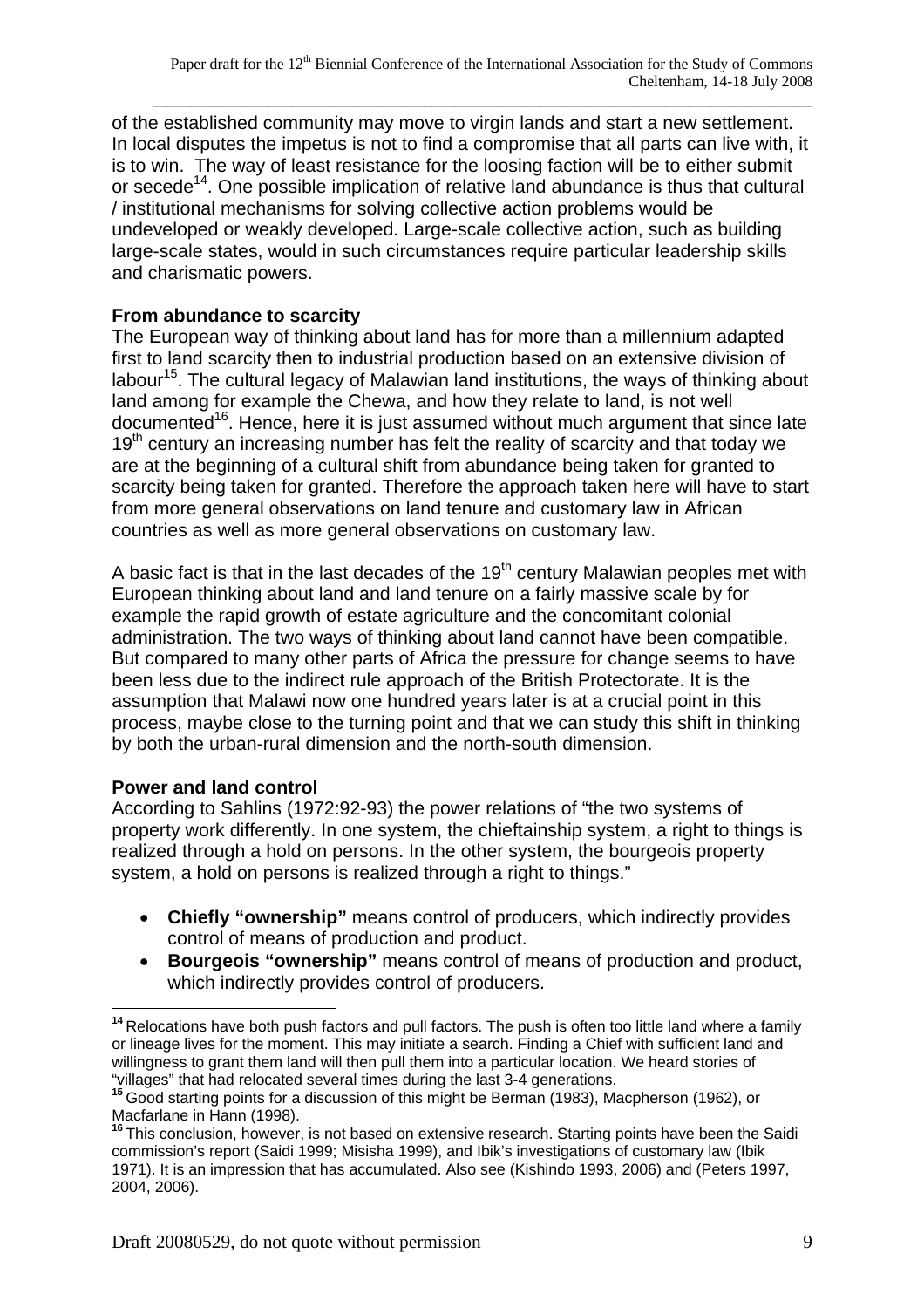To increase power the main problem for chiefs in the ideal typical small-scale society in equilibrium as described above, is to command and control a sufficient number of people. The command of the means of production (such as land) is incidental to this. The main problem for the bourgeois property owner is to command and control sufficient land and its produce, the command and control of people is incidental to this.

For chiefs intending to control people the problem of loyalty must be at the forefront. With a strong tendency to dispersal, loyalty is not something that can be taken for granted. Its most well know form is created in the family between parents and children. Recruiting people within the family is thus the first option. Two ways of expanding on this would readily be available: The chief with many sisters and daughters may marry them off to those whose loyalty he wants to secure. The chief with mostly brothers and sons may increase his number of loyal people by having more wives for each. The two possibilities may easily, by the tendency for dispersion inherent in the economy, be separated into matrilineal and patrilineal cultures. Landholding will appear very different but ultimately be incidental to the system of power over persons. Malawi have in the south clearly expressed matrilineal cultures and in the north as pronounced patrilineal cultures. Rules for devolution of land will be fundamentally different in the two cultures. But will ideas about individual rights develop differently in a situation of scarcity? The observation that some communities may shift from patrilineal to matrilineal family forms in a relatively short time (historically speaking) suggests that in a theory of how people think about, and behave in relation to, land, patrilineal or matrilineal family form does not play a major role.

With the entry of the European settlers, with their colonization and cultural hegemony, three developments affected the traditional way of thinking simultaneously. First there is an "artificial" development of land scarcity from transfer of land to commercial estate agriculture; secondly there is a de-legitimization of the traditional powers over persons; thirdly there is a preferential treatment of patrilineal devolution practices<sup>17</sup>; and fourthly modern health and nutrition become available<sup>18</sup>.

 $\overline{a}$ 

**<sup>17</sup>**Carr (2006) observes: "I worked with another Bank retiree to carry out the audit of LLDP in the early '90s and spent some weeks on the job. Our fist concern with the land registration was why titles were issued to males in a matrilineal society. I was lucky enough to track down the one senior Malawian who had been on the staff when it was initiated (all the other senior staff were expatriates). He gave me an instantaneous response: "The first Project Manager (an Englishman) had been convinced that the reason why men did not work as hard as he would have liked on the land was because the land was in the hands of the women and so he sought to change the situation dramatically". We found no evidence whatever of the fact that the change in nominal ownership had any impact on men's attitude to farming." (We have been unable to track down the audit of LLDP referred to).

**<sup>18</sup>**With the introduction of modern medicine and environmental controls the doubling time for populations would easily come down to 20 years (3.5% annual growth). At some point in time people will experience a shift from too few people to too many in less than one generation.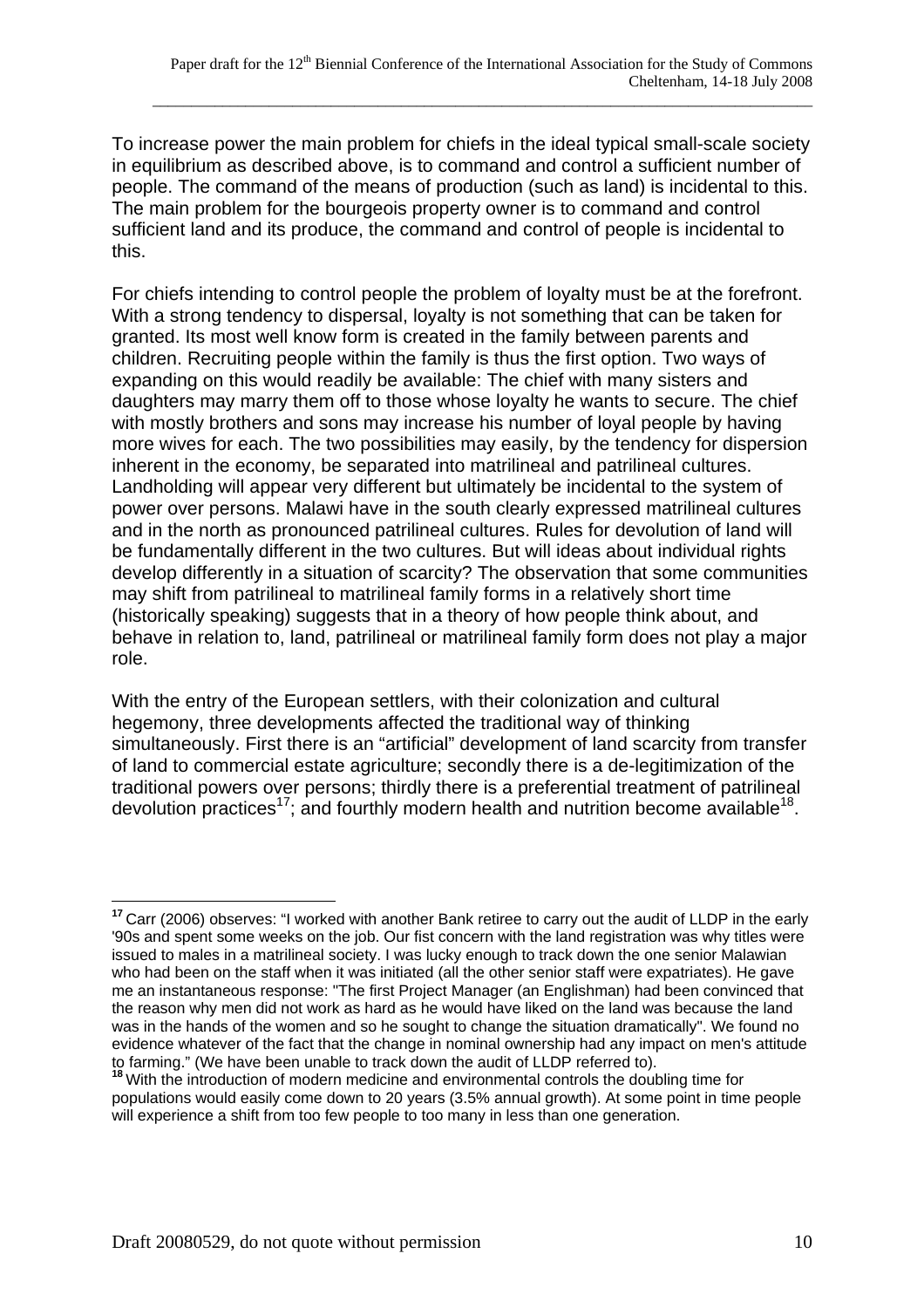The land scarcity is in this situation immediate, manifest, and observable<sup>19</sup>. This is so whether the scarcity is due to estate agriculture or to a population explosion. But the social and political repercussions originating from the scarcity may take different forms. Political and revolutionary action against commercial agriculture is only one possibility. Another and rather inevitable development is struggle over inheritance. The internal devolution from parents to children and distributional questions internally to households and families becomes a problem when the family holding in reality is insufficient for the number of people with customary rights to the land. When all have too little land further subdivision will not help anybody. However, the process will be embedded in efforts to adapt by both supplementing the household production with income from work, and from increasing the production through improved technology such as irrigation, hybrid corn, and fertilizer.

The distribution of children across families will have some interesting consequences. Some families have few children others have many, some families have mostly boys others have mostly girls. Matrilineal girls in families with a majority of boys will do better than girls in similar size families with mostly girls. In patrilineal families boys with mostly sisters will similarly do well compared to those with mostly brothers. At crucial points in time when the scarcity becomes a strongly felt factor such demographic fluctuations may create observable differentials in land holding. We shall have to check for the impact of sex ratio and size of households. The causal factor, however, will be the sex ratios of the families of the landholding person, one generation ago. So relevant data will not be available.

In struggles internal to families chiefs find themselves on the sideline. And in the formal state system their traditional power over persons is seen as suspect and maybe in decline. Again one may see several approaches for the chiefs to counter their loss of power. One approach may be to embrace modernity and its democratic system of power. Once in position this power can be used in traditional ways, rather unhelpful to a larger project of social and economic development, but consistent with their conception of what chiefs are supposed to be able to do. Another approach may be to work in the symbolic sphere making people behave according to the chief's bidding by means of charismatic abilities and symbolic powers. Both approaches tend to forget about land scarcity as such. Land tenure continues to be incidental to the control of people. But some will see the possibility of the estate agriculture, obtain control over land and will in this process discover that in a situation of scarcity it leads to control of people. In this field, however, they have competition from outside the ranks of the traditional chiefs. Whose cultural precepts will prevail? How can judicious legal interventions shape developments?

#### **Rate of change in density**

 $\overline{a}$ 

The growth in scarcity is uneven. It is uneven over the geography as seen in the north south gradient. And it is uneven historically due to the many conjunctures of events: migrations, removals of land from small scale agriculture, and internal

**<sup>19</sup>**The shift from land abundance to land scarcity can perhaps be viewed as a phase transition, a bifurcation of history. But the bifurcation is not so much material as cognitive. Thinking has to shift in all sorts of ways. Ultimately the shift may involve a shift in the view on power to match the bourgeois pattern noted by Sahlins (1972). This can hardly be effective unless the production of loyalty shifts from the family sphere to the institution providing security of tenure for the right to control the use and usufruct of the land.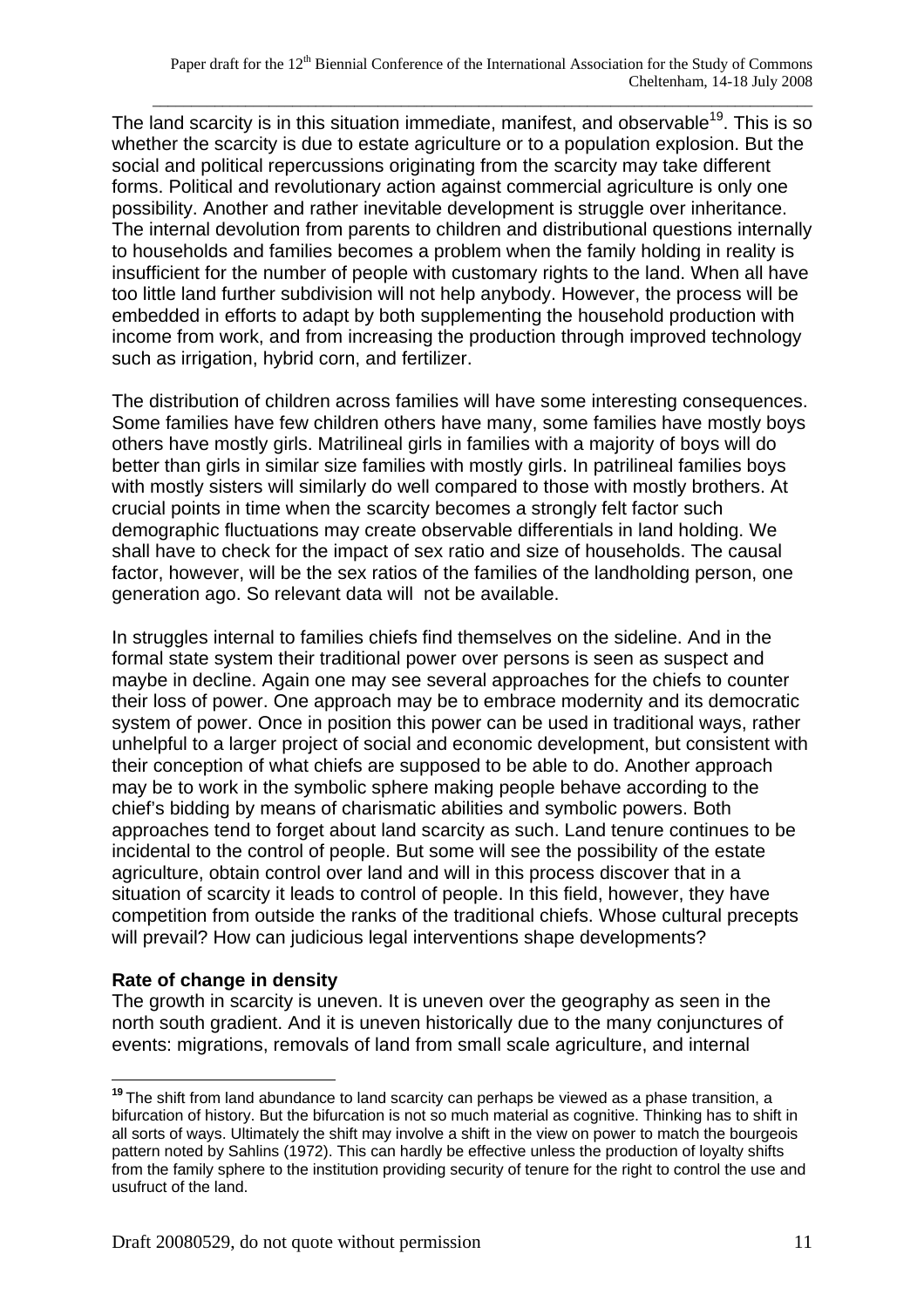population growth. The ability of societies to adapt to changing environments is considerable. The ability for Malawian society to adapt to land scarcity is undoubted. But the ability to adapt does depend on the timeframe available for adaptation. The more rapid the onset of the scarcity, the more difficult the adaptation will be. Comparing population densities between 1987, 1998 and 2007 may give an indicator of where the scarcity has grown fastest. We will expect that there are more problems and disputes about land matters and uncertainty about the future of land availability where scarcity has grown most rapidly, independent of the level of absolute scarcity.

## **A preliminary summing up**

It would seem reasonable to assume that other things being equal a rise in scarcity past a certain threshold will lead to a rise in perceived insecurity of tenure. From this perception opinions and beliefs will change and ultimately actions will change. The argument, put briefly, is that

- Supply of food per person declines,
	- o perceived insecurity increases
	- o conflicts around food producing resources increase
- Supply of land for children declines,
	- o conflict levels among siblings increase,
	- o conflict levels within lineages increase
- Increasing village level inequality in land per person in the HH,
	- o conflict levels between households increase
	- o trust and solidarity within the villages declines

The measurable quantity here is the ratio of land to people, qualified as well as possible. A reasonable level of measurement would be the traditional authority area (TA), since the Chief is the primary customary law land authority for all villages within his area. After control for intervening factors the pressure from land scarcity (a lower ratio of land to people) will show a distinct co-variation with indicators of perceived insecurity, conflict levels, trust and solidarity.

One of the difficult intervening factors is the presence of estate agriculture within the economic horizon of a village. While the estate removes land from customary agriculture it also provides work that may supplement the close to inadequate ordinary production of the poorest households in the villages. The number of workers employed will be a necessary additional factor to control for in looking at the link between scarcity and experiences of its impact.

Estates are also important since they introduce a politically sensitive factor in the growth of scarcity. How thinking about scarcity is affected is difficult to judge. Some conflicts around devolution of land within families and lineages will probably be unaffected. But at a higher level the development of formal institutions may perhaps be retarded by the argument that estates will provide land if they are returned to the people. Resettlement programs might be seen in this light.

#### **Estate effects in the scarcity dynamic**

Finding out about the development of the estate sector is not easy. Between 1985 and 2000 no figures have been found. Here and there we see glimpses. The World Bank notes in 1987 (World\_Bank 1987) that between 1977 and 1983 the estate sector grew rapidly with an additional 400,000 ha transferred to tobacco estates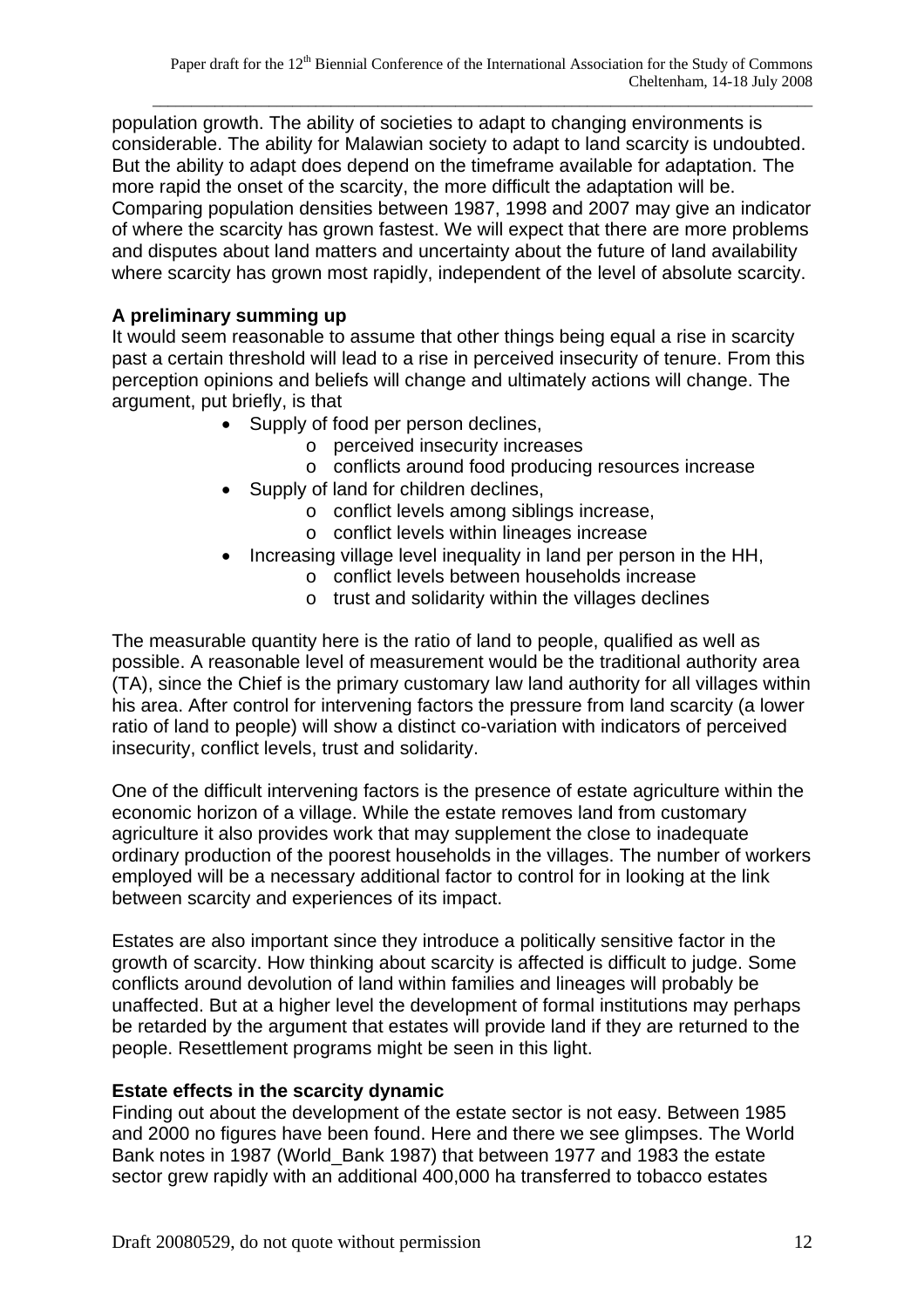alone. So far we have seen no consistent numbers making it possible to judge the rapidity and regional distribution of the estate agriculture. It is hoped that the NACAL figures may provide possibility for taking account of the presence of estates locally.

The figures presented below are collated from 3 different sources, two of them secondary. They should be treated with caution. But they may the best we have to judge the historical trajectory of the estate sector which is located in the category leasehold/ freehold. The certificates of claim issued by the first British administration became in time recognized as freehold tenure. While this in 1894 was estimated to cover some 15% of the surface many processes worked to reduce it. By the time of independence it was down to some 2%. The decline of freehold continued and was in 2000 estimated to some 0.7%. Leasehold was set to 3.1% up from near zero at independence.

#### **Land classes in Malawi. Percentage of three official types of land at some point in time between 1894 and 2000**

| Source $20$         | 1894          | 1920 <sup>2</sup> | 1958            | 1961         | 1965 | 1970 | 1974 | 1975         | 1977     | 1980 | 1981  | 1985  | 2000             |
|---------------------|---------------|-------------------|-----------------|--------------|------|------|------|--------------|----------|------|-------|-------|------------------|
| Customarv           | $\sim$ $\sim$ | 76.1              | $\sim$          | $\sim$<br>o, | 85.0 | 81.6 | 80.1 | 79.9         | 79.8     | 79.6 | 79    | 78.6  | 74.7             |
| Public              | $- -$         | 0.4               | $- -$<br>--     |              | 12.4 | 16.3 | 16.  | $\sim$<br>.6 | 18.      | 18.0 | $- -$ | $- -$ | $\Omega$<br>21.4 |
| ∟easehold/ Freehold | 15            | 23.5              | $\sqrt{2}$<br>ບ | ີ            | 2.5  | ⌒    | 2.6  | 3.6          | $\Omega$ |      | $- -$ | $- -$ | 3.8              |
| Total               |               | 100               |                 | 100          |      |      | 100  |              | 100      |      |       |       | 99.9             |

From the figures above one may conclude that the largest loss of customary land occurred between 1961 and 1974 and between 1985 and 2000. During the first period most of the conversion might have been to create protected areas rather than land for lease to estates. Thus the largest growth rates in estate agriculture might have been in the late 1980s until the moratorium on conversion was put into effect.

 $\overline{a}$ <sup>20</sup> Sources: Shaw (1985) Table 2 and Statistical Yearbook 2004, table 1.1 for 1965, 1970, 1975, 1980, and 2000; it is notable how the statistics disappear between 1980 and 2000.

<sup>&</sup>lt;sup>21</sup> All figures from 1920 are taken from Msisha (1999), page 19. The figures given by Msisha do not add up. The area owned by British South Africa Company in North Nyasa is obviously also included in the figure of land owned by private owners. Even so the total land area is 93 acres larger than the sum of the subcategories. And the total land area figure is larger than the official size of Malawi today (9,398,721 hectares). The difference of 783,948 hectares or 1,937,177.7 acres is unaccounted for. It amounts to 8.3% of the total, and may have an impact on the percentages presented here. It may account for the difference in leasehold and freehold between 1894 and 1920.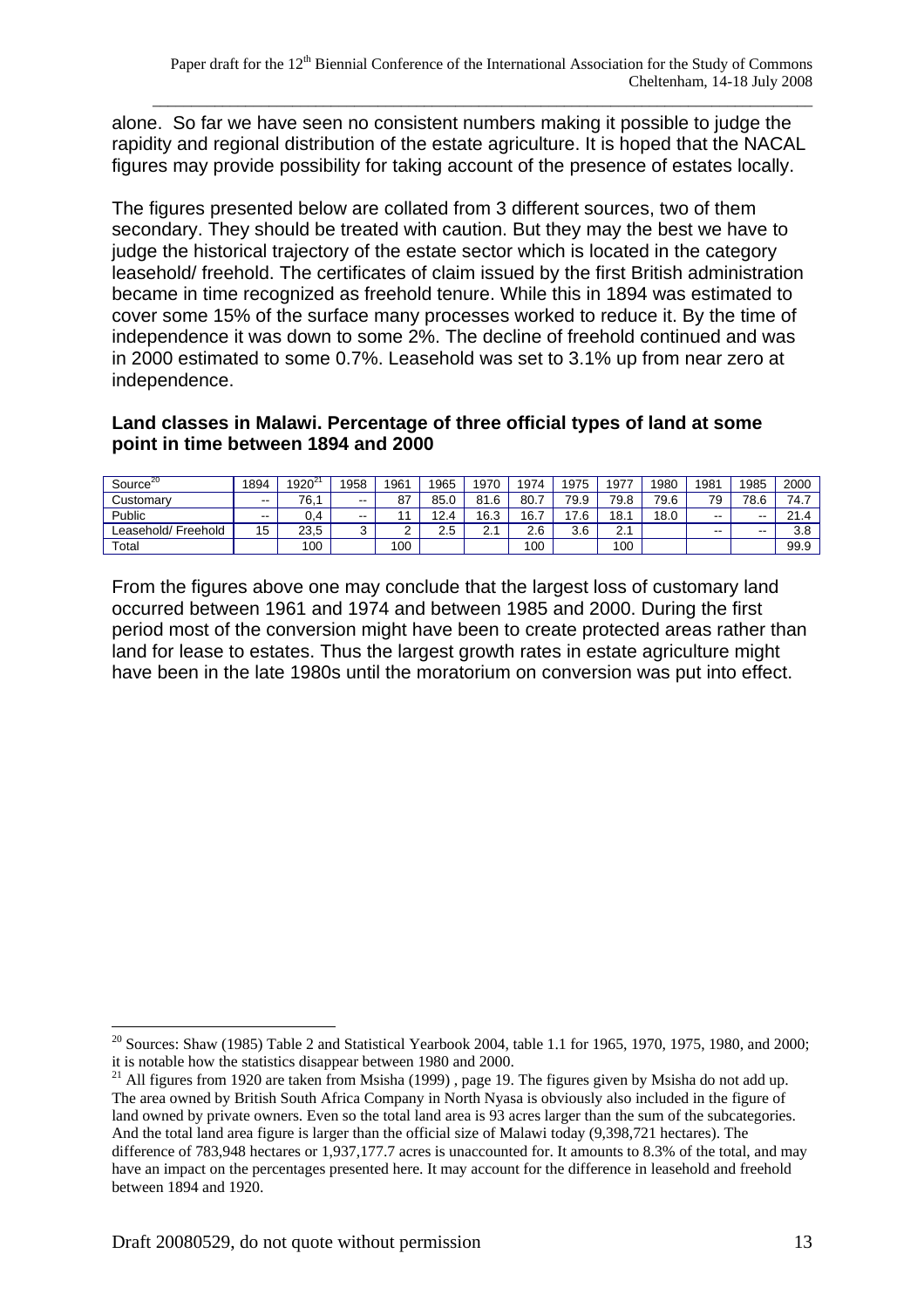#### **Some preliminary observations**

Based on recent access to some preliminary data from NACAL we shall investigate the basic geographic distribution of some of the correlates of scarcity.

### **Table 2**

Malawian households expressing 1) Fear that land may be taken away, 2) Fear that their land might be encroached upon, 3) Having had a dispute over land with someone during the last 10 years.

Preliminary data from the 2007 Malawian Land Tenure and Social Capital study.

| <b>DISTRICT</b> | Relative distanse from city | Density 1998 | Taken away | Encroached | <b>Dispute</b> | $N^*$ |
|-----------------|-----------------------------|--------------|------------|------------|----------------|-------|
| Rumphi          | Far                         | 27           | 22.2%      | 33.3%      | 28.9%          | 45    |
| Mzimba          | Near                        | 59           | 6.7%       | 13.3%      | 17.8%          | 45    |
| Kasungu         | Far                         | 61           | 24.5%      | 22.9%      | 22.4%          | 49    |
| Dowa            | Near                        | 135          | 6.0%       | 16.0%      | 22.0%          | 50    |
| Chirazulu       | Near                        | 308          | 4.2%       | 6.3%       | 25.0%          | 49    |
| Phalombe        | Far                         | 166          | 22.2%      | 37.8%      | 20.0%          | 45    |
| <b>Total</b>    |                             | 105          | 14.2%      | 21.4%      | 22.6%          | 283   |

Distance from one of the big population centres (Mzuzu, Lilongwe, and Blantyre) seems to correlate strongly with expressions of fear. But the level of fear seems rather independent of density in 1998. An interesting question then, since we do not expect density levels per se to have an impact, but rather changes in density, is to see if rate of change in density between 1998 and 2007 can be seen to have an impact as expected. This question will have to wait for a more in dept study of the data from the 2007 National Agricultural and Livestock Census of Malawi (NACAL). A preliminary study of these data shows a pattern similar to the one above. Interestingly enough, comparing answers to the question about fear of having land taken away in Chiradzulu and Mzimba, the answers in Chiradzulu frequently provided more explicit reasons why they did not fear, emphasizing inheritance and registering with the village head. However, they did fear losing land by renting it out. In Mzimba we were most told that they did not fear losing their land and had not thought much about registering it. The few in Chiradzulu that expressed fear of losing their land linked this to their status as "strangers". A male yao expressed it thus:

"I fear that I may lose land just like my grandmother did. She lost land to the CX family, cousins to the village head. The land used to belong to my late mother CH who bought it from MM, aunt to the village head. Two years ago I was threatened by the same people who took the two gardens from my grandmother saying 'iwe obwera tidzakulanda watsala nako kaja' (we will grab the remaining land). These words came to me from the CX's sons. I did nothing since they are very close to the village head."

The ability to proved good reasons for having no fear losing land suggests that the topic has been discussed extensively enough for most people to grasp the problem. This is one sign that scarcity has affected thinking about land holding. The fear of losing land by renting it out is also interesting. It is discussed more in dept in Smette's paper in another session here.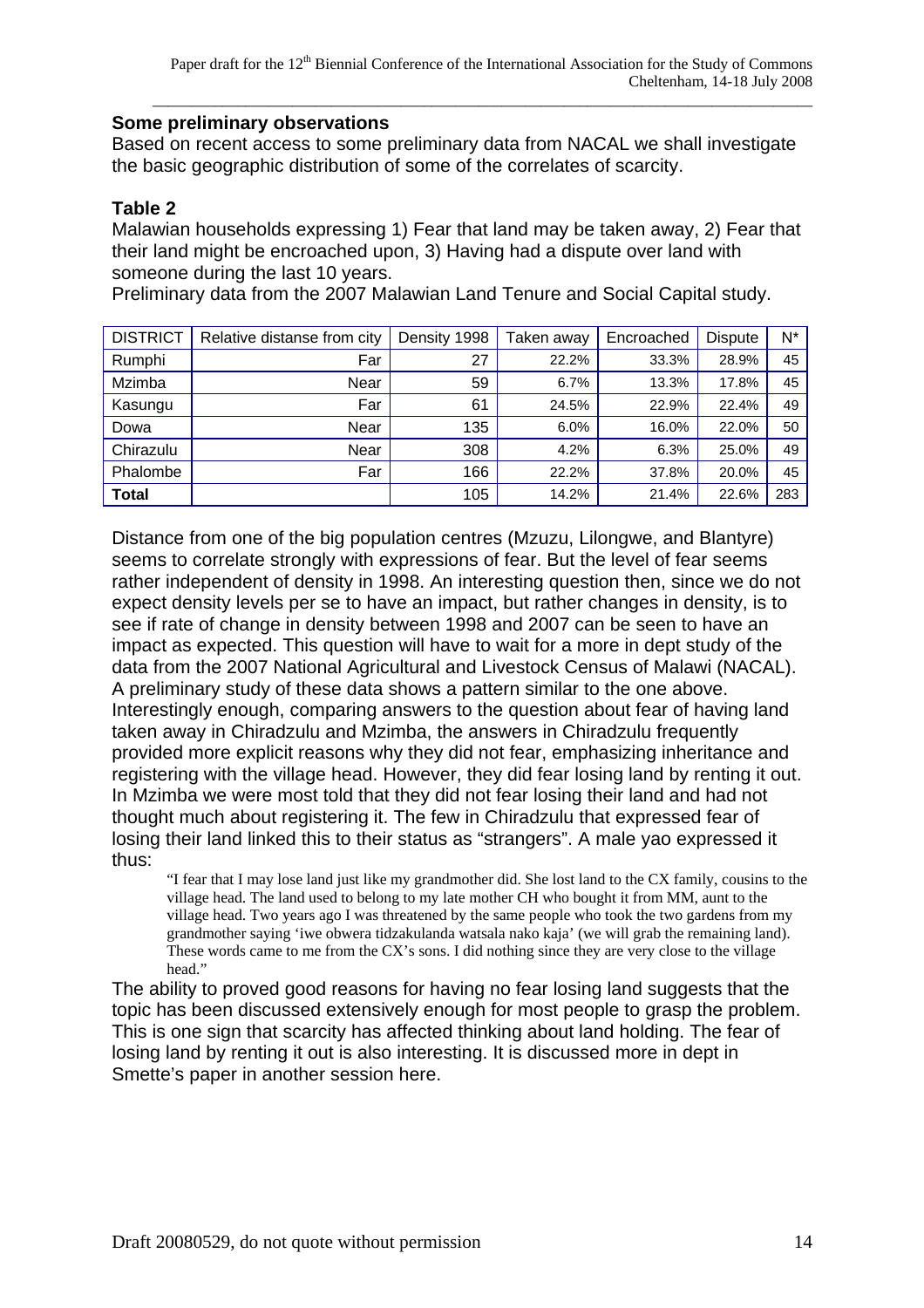# **Table 3**

Malawian households expressing 1) Fear that land may be taken away, 2) Fear that their land might be encroached upon, 3) Having had a dispute over land with someone during the last 10 years. Preliminary data from the 2007 NACAL, NSO, Malawi (See table A1 below).

| <b>DISTRICT</b> | Relative distanse from<br>city* | Density<br>1998 | Taken<br>away | Encroached | <b>Dispute</b> | N*    |
|-----------------|---------------------------------|-----------------|---------------|------------|----------------|-------|
| Rumphi          | Far                             | 27              | 30.9%         | 26.7%      | 23.7%          | 636   |
| Mzimba          | Near                            | 59              | 16.0%         | 18.9%      | 19.3%          | 903   |
| Kasungu         | Far                             | 61              | 28.0%         | 26.2%      | 15.7%          | 997   |
| Dowa            | Near                            | 135             | 19.6%         | 24.3%      | 17.8%          | 872   |
| Chirazulu       | Near                            | 308             | 23.7%         | 16.3%      | 13.2%          | 770   |
| Phalombe        | Far                             | 166             | 22.6%         | 11.9%      | 11.1%          | 746   |
|                 |                                 |                 |               |            |                |       |
| <b>Total</b>    |                                 | 105             | 21.4%         | 20.1%      | 14.9%          | 24111 |

\*Mzuzu, Lilongwe, Blantyre

The urban rural gradient is there for the north, but not for the south region, while central seems ambiguous. Obviously there are many intervening factors in the chain of causation from density. One factor here is the relatively shorter distances to urban centres. Even if Phalombe is relatively far from Blantyre, parts of it are relatively close to Zomba which is large enough to provide income possibilities as a supplement.

## **Table 4**

Average landholding in hectares per household in various districts. Preliminary data from the 2007 NACAL, NSO, Malawi (See table A2 below).

| <b>District</b> | Relative   | Density | N     | Valid | Minimum | Maximum | Mode | Median | Mean  |
|-----------------|------------|---------|-------|-------|---------|---------|------|--------|-------|
|                 | distanse   | 1998    |       | N     |         |         |      |        |       |
|                 | from city* |         |       |       |         |         |      |        |       |
| Rumphi          | Far        | 27      | 624   | 583   | 0.02    | 5.53    | 0.40 | 0.62   | 0.780 |
| Mzimba          | Near       | 59      | 884   | 864   | 0.00    | 11.64   | 0.40 | 0.78   | 1.024 |
| Kasungu         | Far        | 61      | 972   | 939   | 0.01    | 8.53    | 0.22 | 0.85   | 1.097 |
| Dowa            | Near       | 135     | 864   | 814   | 0.00    | 5.21    | 0.50 | 0.78   | 0.944 |
| Chirazulu       | Near       | 308     | 759   | 722   | 0.01    | 3.41    | 0.19 | 0.40   | 0.525 |
| Phalombe        | Far        | 166     | 746   | 723   | 0.01    | 6.07    | 0.43 | 0.49   | 0.698 |
| Total for       |            | 105     | 23896 | 22173 | 0.00    | 11.96   |      |        | 0.706 |
| Malawi          |            |         |       |       |         |         |      |        |       |

\*Mzuzu, Lilongwe, Blantyre

If we look at the landholdings of households in the various districts the north and central districts do not seem very different. But south districts are obviously lower than the others are. Both the median and mean of landholding show the same pattern of regional variation. Interestingly the mode is clearly lower than the median which is lower than the mean. This means few large holdings and the most frequent size of a holding is less than the median.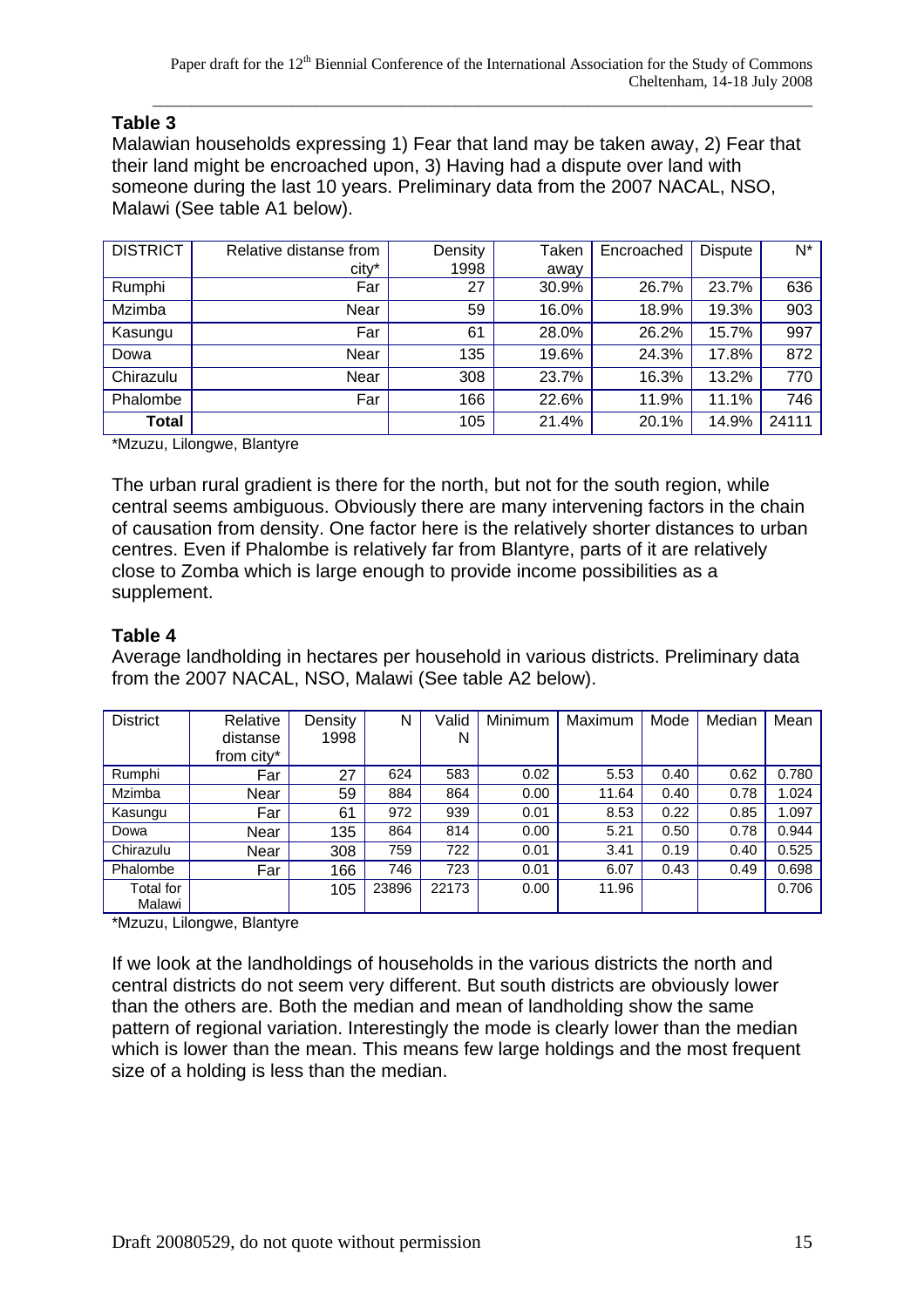# **Table 5**

Presence of unallocated lands (chilala) and estate lands within walking distance of the village

Preliminary data from the 2007 Malawian Land Tenure and Social Capital study.

|           | Density |          |      | Unallocated lands within walking |      |       |      | Estate lands within walking distance |      |
|-----------|---------|----------|------|----------------------------------|------|-------|------|--------------------------------------|------|
|           | 1998    | distance |      |                                  |      |       |      |                                      |      |
|           |         | Count    | Row% | Count                            | Row% | Count | Row% | Count                                | Row% |
|           |         | of 1     |      | of 2                             |      | of 1  |      | of 2                                 |      |
| Rumphi    | 27      | 63       | 33.0 | 128                              | 67.0 | 76    | 39.4 | 117                                  | 60.6 |
| Mzimba    | 59      | 195      | 69.1 | 87                               | 30.9 | 98    | 34.4 | 187                                  | 65.6 |
| Kasungu   | 61      | 227      | 64.5 | 125                              | 35.5 | 171   | 48.0 | 185                                  | 52.0 |
| Dowa      | 135     | 159      | 60.5 | 104                              | 39.5 | 40    | 15.1 | 225                                  | 84.9 |
| Chirazulu | 308     | 41       | 19.7 | 167                              | 80.3 | 37    | 17.8 | 171                                  | 82.2 |
| Phalombe  | 166     | 33       | 43.4 | 43                               | 56.6 | 11    | 13.8 | 69                                   | 86.3 |
| Total     | 105     | 2552     | 46.7 | 2702                             | 49.4 | 1349  | 24.7 | 3915                                 | 71.6 |
| Missing   |         |          |      |                                  | 215  |       |      |                                      | 205  |

Comparing Rumphi and Mzimba they both have about the same presence of estates but Mzimba has twice as often unallocated lands and twice as high density. This is would seem to ask for further investigations. Kasungu shows up as the big estate district. Dowa, Chiradzulu and Phalombe have about the same presence of estate lands. The drop in presence of unallocated lands come between Chiradzulu and the rest, that is between a density between 166 and 308. The presence and absence of unallocated lands can of course not be expected to show a linear relation to density. The interesting question is at what density the unallocated lands are gone.

#### **Concluding remarks**

This is a first report from work in progress. The data analysis has just started. Basically we cannot conclude about anything yet. During the next year more in dept studies will be produced.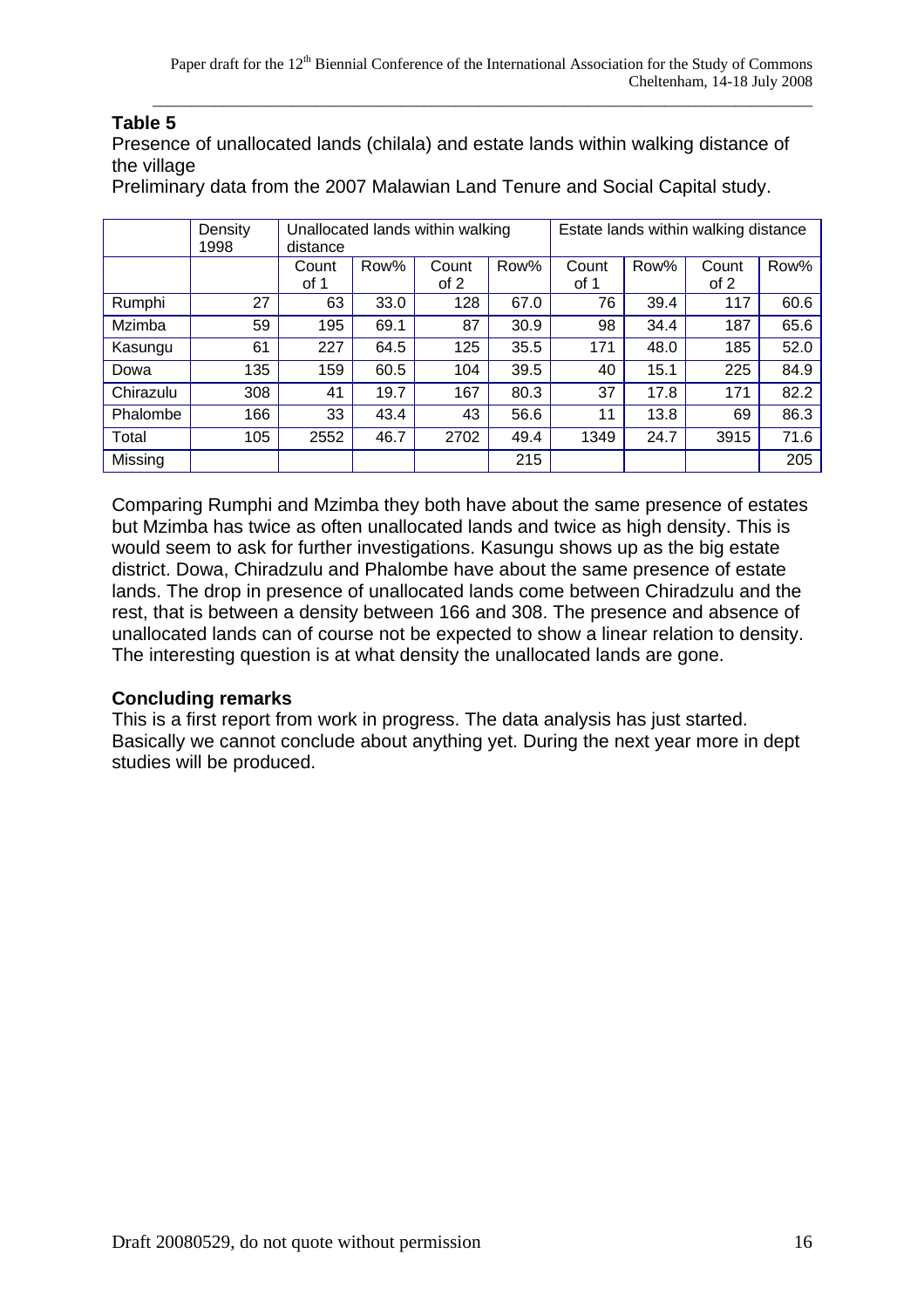# LITERATURE CITED

- Benson, Todd, James Kaphuka, Shelton Kanyanda, and Richmond Chinula. 2002. *Malawi - An Atlas of Social Statistics*. Zomba/ Washington DC: National Statistical Office/ International Food Policy Research Institute.
- Berman, Harold J. 1983. *Law and Revolution. The Formation of the Western Legal tradition*. Cambridge: Harvard University Press.
- Carr, Stephen. 2006. Comments on a Land Policy Reform Paper. Zomba, 26 November 2006.
- Elias, Norbert. 1991. *The Symbol Theory*. London: Sage.
- Hann, C. M. 1998. Introduction: the embeddedness of property. In *Property relations. Renewing the anthropological tradition.*, edited by C. M. Hann. Cambridge: Cambridge University Press.
- ———, ed. 1998. *Property relations. Renewing the anthropological tradition*. Cambridge: Cambridge University Press.
- Ibik, J. O. 1970. *Malawi I. The Law of Marriage and Divorce*. Edited by A. N. Allott, *Restatement of African Law*. London: Sweet & Maxwell.
	- ———. 1971. *Malawi II. The Law of Land, Succession, Movable Property, Agreements and Civil Wrongs*. Edited by A. N. Allott, *Restatement of African Law*. London: Sweet & Maxwell.
- Kishindo, Paul A. K. 1993. Land tenure: the case of the Chewa of Salima district, central Malawi. *Malawi Journal of Social Science* 16:57-67.
- ———. 2006. Dynamics of Land Tenure: A Village Case Study. In *Current Issues of Rural Development in Malawi* edited by T. Takane. Chiba: Institute of Developing Economies, Japan External Trade Organization (IDE-JETRO).
- Levy, Sara, ed. 2005. *Starter Packs: A Strategy to Fight Hunger in Developing Countries?* Wallingford: CABI Publishing.
- Macpherson, C. B. 1962. *The Political Theory of Possessive Individualism. Hobbes to Locke*. Oxford: Oxford University Press, 1985.
- Malawi, Government Of The Republic Of. 2002. Malawi National Land Policy, edited by P. P. S. Ministry of Lands. Lilongwe: Government Of The Republic Of Malawi.
- Misisha, Modecai R. 1999. Land Law in Malawi. In *Studies Commissioned by the Land Policy Reform Commission. Volume III in Final Report of the Presidential Commission of Inquiry on Land Policy Reform*, edited by P. M. Saidi et al. Lilongwe: Government of Malawi.
- Peters, Pauline E. 1997. Against the Odds: Matriliny, land and gender in the Shire Highlands of Malawi. *Critique of Anthropology* 17 (2 ):189-210.
- ———. 2004. Inequality and Social Conflict Over Land in Africa. *Journal of Agrarian Change* 4 (3):269-314.
- –, 2006. Rural income and poverty in a time of radical change in Malawi. *Journal of Development Studies* 42 (2):322 - 345
- Potts, Deborah. 2006. Rural Mobility as a Response to Land Shortages: The Case of Malawi. *Population, space, and place* 12 (4):291-311.
- Saidi, Patrick M. & al. 1999. Final Report of the Presidential Commission of Inquiry on Land Policy Reform. Lilongwe: Malawi Government.
- Searle, John R. 1995. *The Construction of Social Reality*. New York: The Free Press.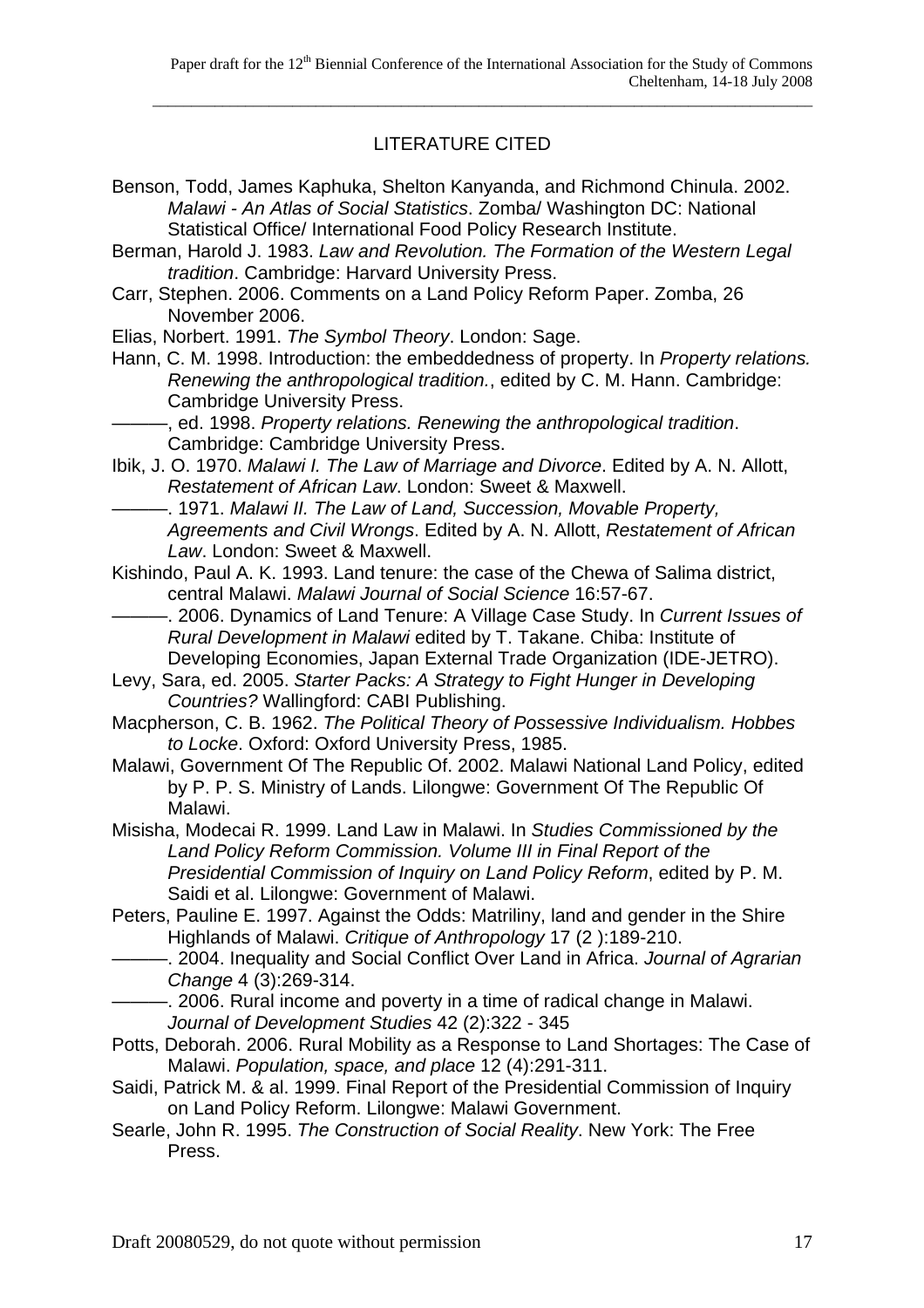- Shaw, D. P., J. R. N. Mlia, and E. Kalipeni. 1985. Customary Land Tenure in Malawi: A Retarding Factor for Agricultural Development? In *Southern African Universities Social Science Conference, July 15-17, 1985*.
- World\_Bank. 1987. Malawi. Land Policy Study. : Eastern and Southern African Region, Southern Agricultural Division.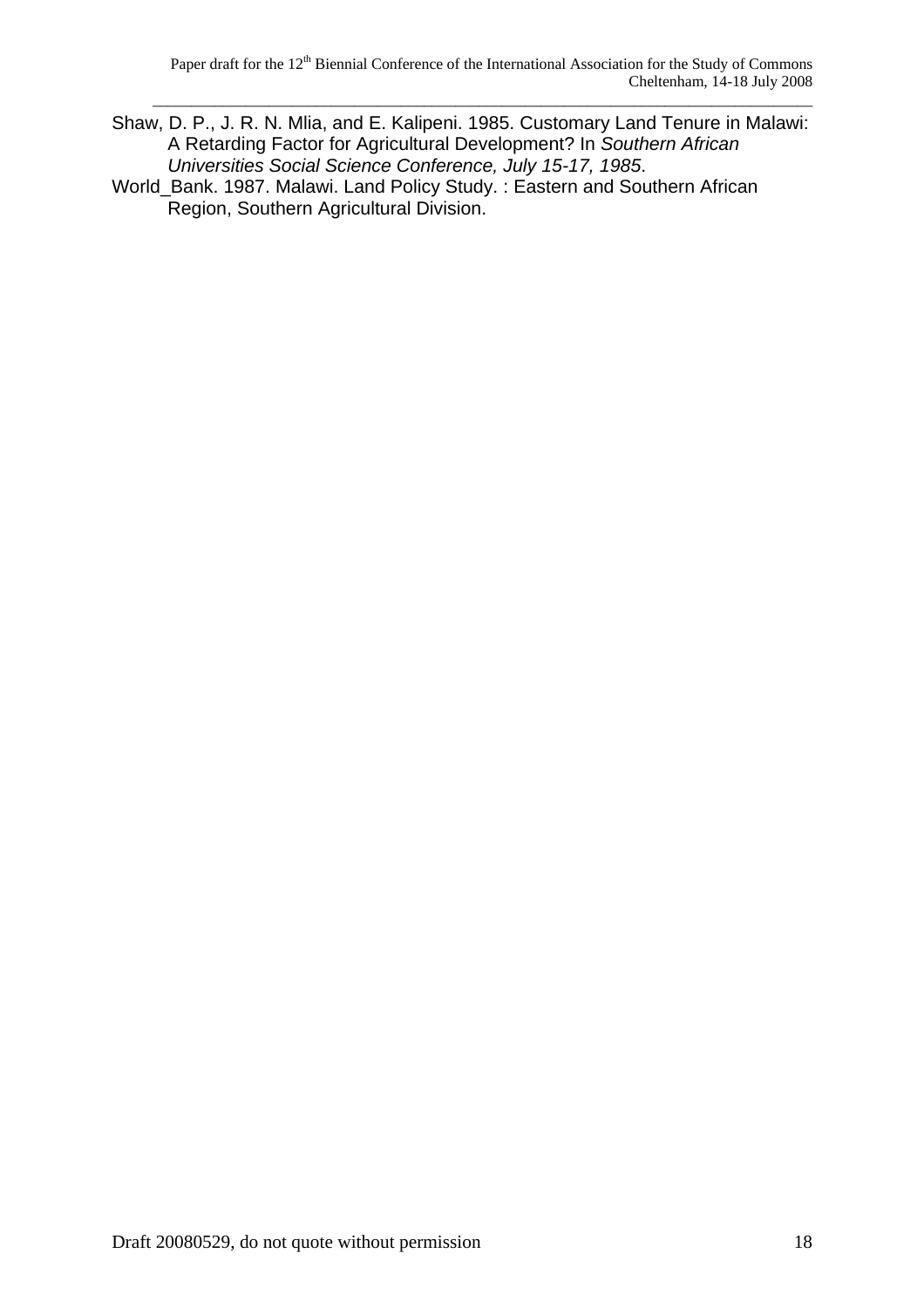# **TABLE A1**

% HH with any dispute with anyone over land in past 10 years

% HH with fear that own land will be taken away

% HH fearing their land might be encroached upon

| <b>DISTRICT</b>       | <b>Taken away</b> | <b>Encroached</b> | <b>Dispute</b> | $N^*$            |
|-----------------------|-------------------|-------------------|----------------|------------------|
| Chitipa               | 13.8%             | 13.7%             | 13.4%          | 627              |
| Karonga               | 15.4%             | 18.0%             | 21.2%          | 693              |
| Rumphi                | 30.9%             | 26.7%             | 23.7%          | 636              |
| Nkhata Bay            | 20.2%             | 19.0%             | 15.3%          | 643              |
| Likoma                | 27.9%             | 18.0%             | 11.5%          | 61               |
| Mzimba                | 16.0%             | 18.9%             | 19.3%          | $\overline{903}$ |
| Mzuzu City            | 22.1%             | 24.1%             | 14.1%          | 452              |
| Kasungu               | 28.0%             | 26.2%             | 15.7%          | 997              |
| Ntchisi               | 28.0%             | 29.2%             | 21.5%          | 705              |
| Dowa                  | 19.6%             | 24.3%             | 17.8%          | 872              |
| Nkhota kota           | 25.7%             | 22.5%             | 14.0%          | 701              |
| Salima                | 20.2%             | 20.8%             | 14.7%          | 702              |
| Dedza                 | 24.3%             | 22.7%             | 14.2%          | 1080             |
| Ntcheu                | 21.3%             | 17.3%             | 16.2%          | 887              |
| <b>Lilongwe Rural</b> | 30.8%             | 29.2%             | 16.4%          | 1740             |
| Lilongwe City         | 18.7%             | 20.9%             | 12.3%          | 457              |
| Mchinji               | 25.8%             | 30.4%             | 15.7%          | 762              |
| <b>Balaka</b>         | 21.6%             | 21.2%             | 20.3%          | 765              |
| Mangochi              | 22.0%             | 19.3%             | 10.3%          | 1318             |
| Machinga              | 15.2%             | 12.7%             | 12.7%          | 885              |
| Zomba Rural           | 20.9%             | 15.2%             | 11.7%          | 1119             |
| Zomba Municipality    | 16.8%             | 16.6%             | 10.4%          | 439              |
| Chirazulu             | 23.7%             | 16.3%             | 13.2%          | 770              |
| <b>Blantyre Rural</b> | 18.0%             | 17.3%             | 13.2%          | 839              |
| <b>Blantyre City</b>  | 26.0%             | 32.9%             | 14.3%          | 387              |
| Thyolo                | 23.0%             | 17.1%             | 17.1%          | 964              |
| Mulanje               | 16.3%             | 10.8%             | 12.0%          | 968              |
| Phalombe              | 22.6%             | 11.9%             | 11.1%          | 746              |
| Mwanza                | 20.8%             | 21.5%             | 14.4%          | 618              |
| Chikwawa              | 20.9%             | 24.6%             | 17.2%          | 789              |
| Nsanje                | 23.6%             | 24.5%             | 18.2%          | 586              |
| <b>Total</b>          | 21.4%             | 20.1%             | 14.9%          | 24111            |

N includes missing: Taken away had 751, Encroached had 776, and Dispute had 724. Percentages are computed with missing excluded from preliminary data from NSO, NACAL 2007, National Statistical Office, Zomba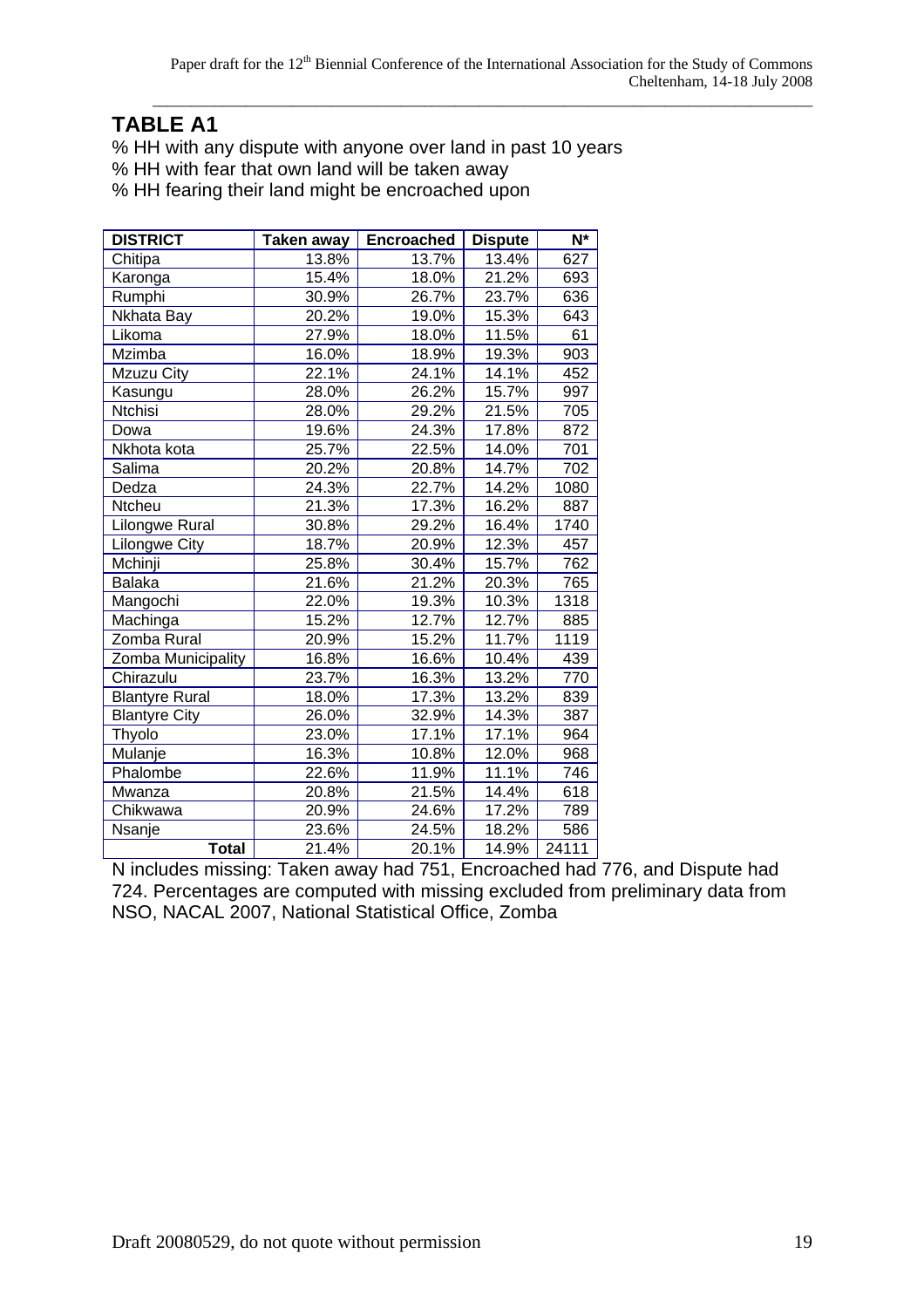# **TABLE A2**

Mean size of landholding in hectares per household for each district. The difference between N and valid N provides the number of missing observation on total household land holding.

| <b>District</b>       | N     | Maximum | Median | Minimum | Mode | Sum       | Valid N | Mean  |
|-----------------------|-------|---------|--------|---------|------|-----------|---------|-------|
| Chitipa               | 620   | 9.91    | 0.82   | 0.00    | 0.31 | 594.32    | 609     | 0.976 |
| Karonga               | 682   | 4.49    | 0.42   | 0.01    | 0.22 | 326.96    | 566     | 0.578 |
| Rumphi                | 624   | 5.53    | 0.62   | 0.02    | 0.40 | 454.91    | 583     | 0.780 |
| Nkhata Bay            | 627   | 3.89    | 0.44   | 0.02    | 0.22 | 354.50    | 574     | 0.618 |
| Likoma                | 60    | 0.33    | 0.06   | 0.00    | 0.01 | 4.00      | 60      | 0.067 |
| Mzimba                | 884   | 11.64   | 0.78   | 0.00    | 0.40 | 884.46    | 864     | 1.024 |
| Mzuzu City            | 449   | 4.17    | 0.40   | 0.00    | 0.40 | 149.69    | 307     | 0.488 |
| Kasungu               | 972   | 8.53    | 0.85   | 0.01    | 0.22 | 1030.53   | 939     | 1.097 |
| Ntchisi               | 700   | 8.21    | 0.72   | 0.00    | 0.22 | 645.64    | 680     | 0.949 |
| Dowa                  | 864   | 5.21    | 0.78   | 0.00    | 0.50 | 768.64    | 814     | 0.944 |
| Nkhota kota           | 691   | 5.30    | 0.43   | 0.00    | 0.22 | 445.31    | 660     | 0.675 |
| Salima                | 702   | 8.21    | 0.52   | 0.00    | 0.22 | 556.49    | 669     | 0.832 |
| Dedza                 | 1078  | 3.54    | 0.59   | 0.02    | 0.37 | 783.77    | 1069    | 0.733 |
| Ntcheu                | 883   | 5.95    | 0.51   | 0.01    | 0.22 | 494.53    | 815     | 0.607 |
| Lilongwe Rural        | 1735  | 7.22    | 0.61   | 0.00    | 0.22 | 1400.20   | 1693    | 0.827 |
| <b>Lilongwe City</b>  | 448   | 3.86    | 0.22   | 0.00    | 0.22 | 141.93    | 385     | 0.369 |
| Mchinji               | 756   | 11.96   | 0.65   | 0.00    | 0.22 | 627.55    | 725     | 0.866 |
| <b>Balaka</b>         | 761   | 4.91    | 0.55   | 0.00    | 0.22 | 492.55    | 711     | 0.693 |
| Mangochi              | 1301  | 5.15    | 0.49   | 0.01    | 0.22 | 781.29    | 1232    | 0.634 |
| Machinga              | 882   | 4.05    | 0.43   | 0.01    | 0.22 | 357.92    | 651     | 0.550 |
| Zomba Rural           | 1109  | 4.22    | 0.54   | 0.00    | 0.43 | 733.87    | 1057    | 0.694 |
| Zomba Municipality    | 435   | 1.39    | 0.22   | 0.00    | 0.22 | 117.91    | 395     | 0.299 |
| Chirazulu             | 759   | 3.41    | 0.40   | 0.01    | 0.19 | 378.96    | 722     | 0.525 |
| <b>Blantyre Rural</b> | 836   | 4.62    | 0.39   | 0.00    | 0.22 | 390.98    | 778     | 0.503 |
| <b>Blantyre City</b>  | 382   | 3.12    | 0.21   | 0.00    | 0.22 | 85.74     | 205     | 0.418 |
| Thyolo                | 962   | 3.74    | 0.31   | 0.00    | 0.22 | 378.86    | 902     | 0.420 |
| Mulanje               | 966   | 6.75    | 0.37   | 0.01    | 0.22 | 535.60    | 914     | 0.586 |
| Phalombe              | 746   | 6.07    | 0.49   | 0.01    | 0.43 | 504.59    | 723     | 0.698 |
| Mwanza                | 618   | 4.53    | 0.48   | 0.01    | 0.22 | 397.98    | 589     | 0.676 |
| Chikwawa              | 781   | 4.00    | 0.47   | 0.00    | 0.43 | 456.44    | 717     | 0.637 |
| Nsanje                | 583   | 4.26    | 0.54   | 0.00    | 0.20 | 381.62    | 565     | 0.675 |
| <b>TOTAL</b>          | 23896 | 11.96   |        | 0.00    |      | 15657.740 | 22173   | 0.706 |

Preliminary data from NSO, NACAL 2007, National Statistical Office, Zomba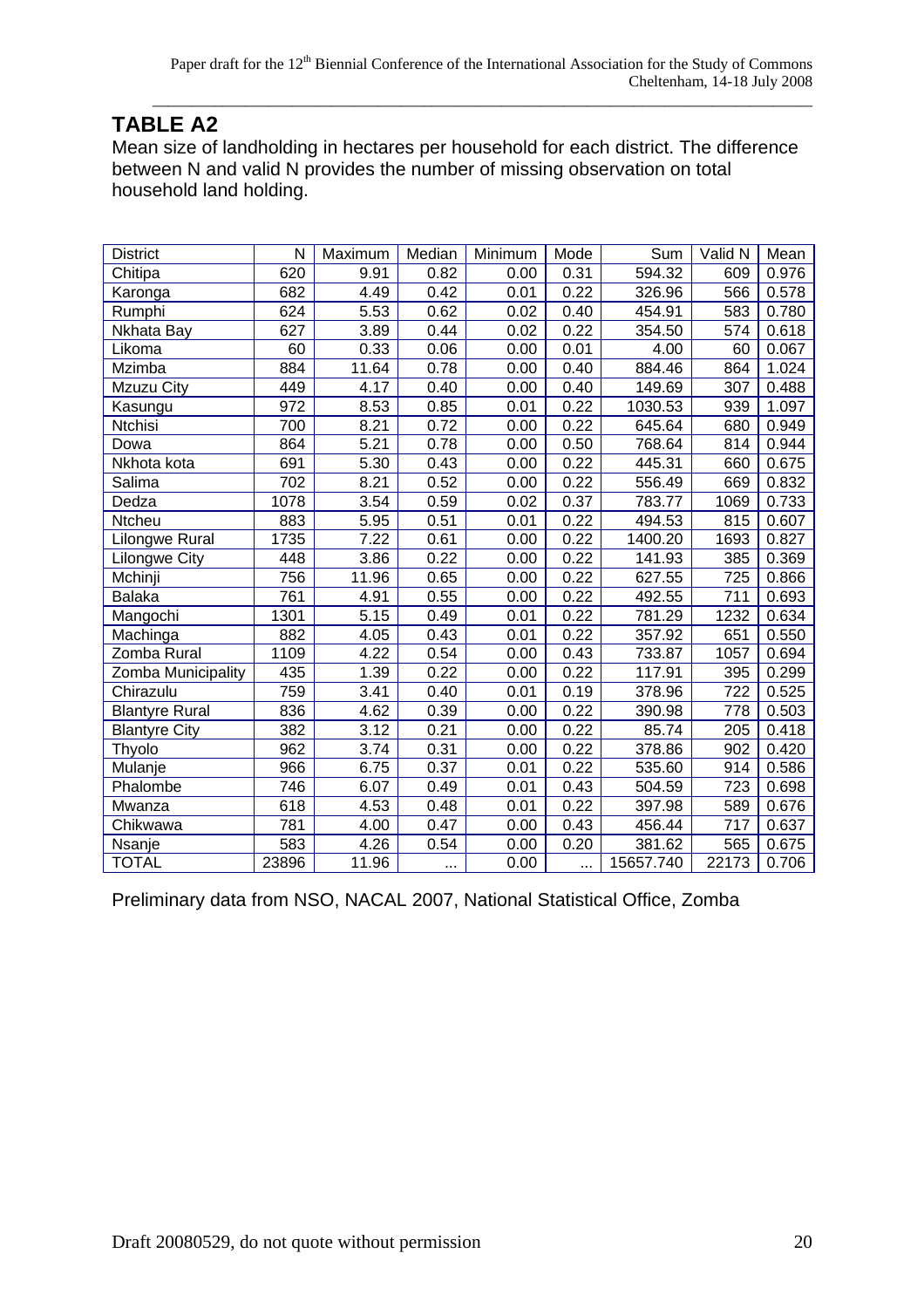# **TABLE A2**

Presence of unallocated lands (chilala) and estate lands within walking distance of the village

|                       | Unallocated      |                   |                  |      | Estate          |                   |                   |                   |
|-----------------------|------------------|-------------------|------------------|------|-----------------|-------------------|-------------------|-------------------|
|                       | Count of 1       | Row%              | Count of         | Row% | Count of        | Row%              | Count of          | Row%              |
|                       |                  |                   | 2                |      | 1               |                   | 2<br>147          |                   |
| Chitipa               | 121              | 69.9              | 52               | 30.1 | $\overline{26}$ | 15.0              |                   | 85.0              |
| Karonga               | 70               | 47.6              | 77               | 52.4 | 11              | 7.5               | 136               | 92.5              |
| Rumphi                | 63               | 33.0              | $\overline{128}$ | 67.0 | $\overline{76}$ | 39.4              | 117               | 60.6              |
| Nkhata Bay            | 76               | 52.8              | 68               | 47.2 | 56              | 38.4              | 90                | 61.6              |
| Likoma                | $\overline{10}$  | 76.9              | $\overline{3}$   | 23.1 |                 |                   | $\overline{13}$   | 100.0             |
| <b>Mzimba</b>         | 195              | 69.1              | 87               | 30.9 | 98              | 34.4              | 187               | 65.6              |
| Mzuzu City            | 7                | 33.3              | 14               | 66.7 | $\overline{2}$  | 11.1              | 16                | 88.9              |
| Kasungu               | 227              | 64.5              | 125              | 35.5 | 171             | 48.0              | 185               | 52.0              |
| Ntchisi               | 165              | 68.5              | 76               | 31.5 | 40              | 16.6              | 201               | 83.4              |
| Dowa                  | 159              | 60.5              | 104              | 39.5 | $\overline{40}$ | 15.1              | $\overline{225}$  | 84.9              |
| Nkhota kota           | 113              | 74.3              | 39               | 25.7 | 43              | 28.1              | 110               | 71.9              |
| Salima                | $\overline{123}$ | 58.3              | 88               | 41.7 | 47              | 22.2              | 165               | 77.8              |
| Dedza                 | 69               | 31.9              | 147              | 68.1 | 24              | 11.1              | 193               | 88.9              |
| Ntcheu                | 69               | 50.7              | 67               | 49.3 | 14              | 10.4              | 120               | 89.6              |
| <b>Lilongwe Rural</b> | $\overline{226}$ | 41.2              | $\overline{322}$ | 58.8 | 149             | 27.3              | 397               | 72.7              |
| <b>Lilongwe City</b>  | $\overline{10}$  | 26.3              | 28               | 73.7 | $\overline{5}$  | 12.5              | 35                | 87.5              |
| Mchinji               | 120              | 50.4              | 118              | 49.6 | 135             | 55.6              | 108               | 44.4              |
| <b>Balaka</b>         | 52               | 42.6              | 70               | 57.4 | 17              | 13.8              | 106               | 86.2              |
| Mangochi              | 89               | 56.3              | 69               | 43.7 | 58              | 37.9              | 95                | 62.1              |
| Machinga              | 108              | 50.7              | 105              | 49.3 | 60              | 28.6              | 150               | 71.4              |
| Zomba Rural           | 130              | 43.2              | 171              | 56.8 | 52              | 17.2              | 251               | 82.8              |
| Zomba                 | $\overline{2}$   | $\overline{3.4}$  | $\overline{57}$  | 96.6 | $\overline{3}$  | $\overline{5.0}$  | $\overline{57}$   | 95.0              |
| Municipality          |                  |                   |                  |      |                 |                   |                   |                   |
| Chirazulu             | $\overline{41}$  | 19.7              | 167              | 80.3 | $\overline{37}$ | 17.8              | $\frac{171}{171}$ | 82.2              |
| <b>Blantyre Rural</b> | 46               | 30.1              | 107              | 69.9 | 14              | 9.1               | 140               | 90.9              |
| <b>Blantyre City</b>  | $\overline{3}$   | 8.6               | $\overline{32}$  | 91.4 | $\overline{3}$  | 8.8               | $\overline{31}$   | 91.2              |
| Thyolo                | 23               | 23.2              | 76               | 76.8 | 62              | 62.0              | 38                | 38.0              |
| Mulanje               | 33               | 28.0              | 85               | 72.0 | 41              | 34.2              | 79                | 65.8              |
| Phalombe              | 33               | 43.4              | 43               | 56.6 | 11              | 13.8              | 69                | 86.3              |
| Mwanza                | 46               | $\overline{51.1}$ | 44               | 48.9 | 24              | 26.7              | 66                | 73.3              |
| Chikwawa              | $\overline{53}$  | 46.9              | 60               | 53.1 | $\overline{28}$ | 25.0              | 84                | 75.0              |
| Nsanje                | 70               | 49.0              | 73               | 51.0 | $\overline{2}$  | 1.5               | 133               | 98.5              |
| Total                 | 2552             | 46.7              | 2702             | 49.4 | 1349            | $\overline{24.7}$ | 3915              | $\overline{71.6}$ |
| Missing               |                  |                   |                  | 215  |                 |                   |                   | 205               |

Preliminary data from NSO, NACAL 2007, National Statistical Office, Zomba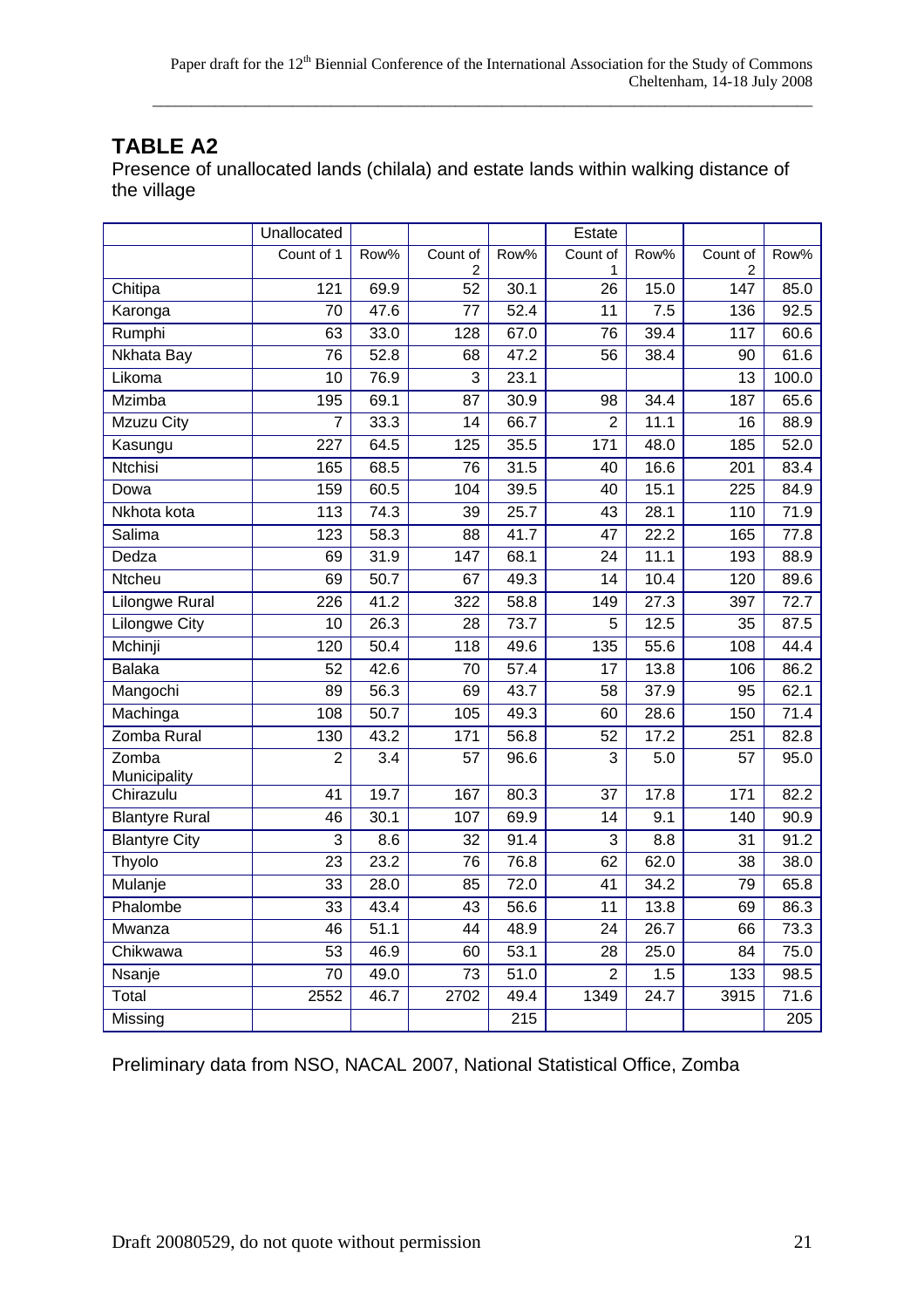Paper draft for the 12<sup>th</sup> Biennial Conference of the International Association for the Study of Commons Cheltenham, 14-18 July 2008